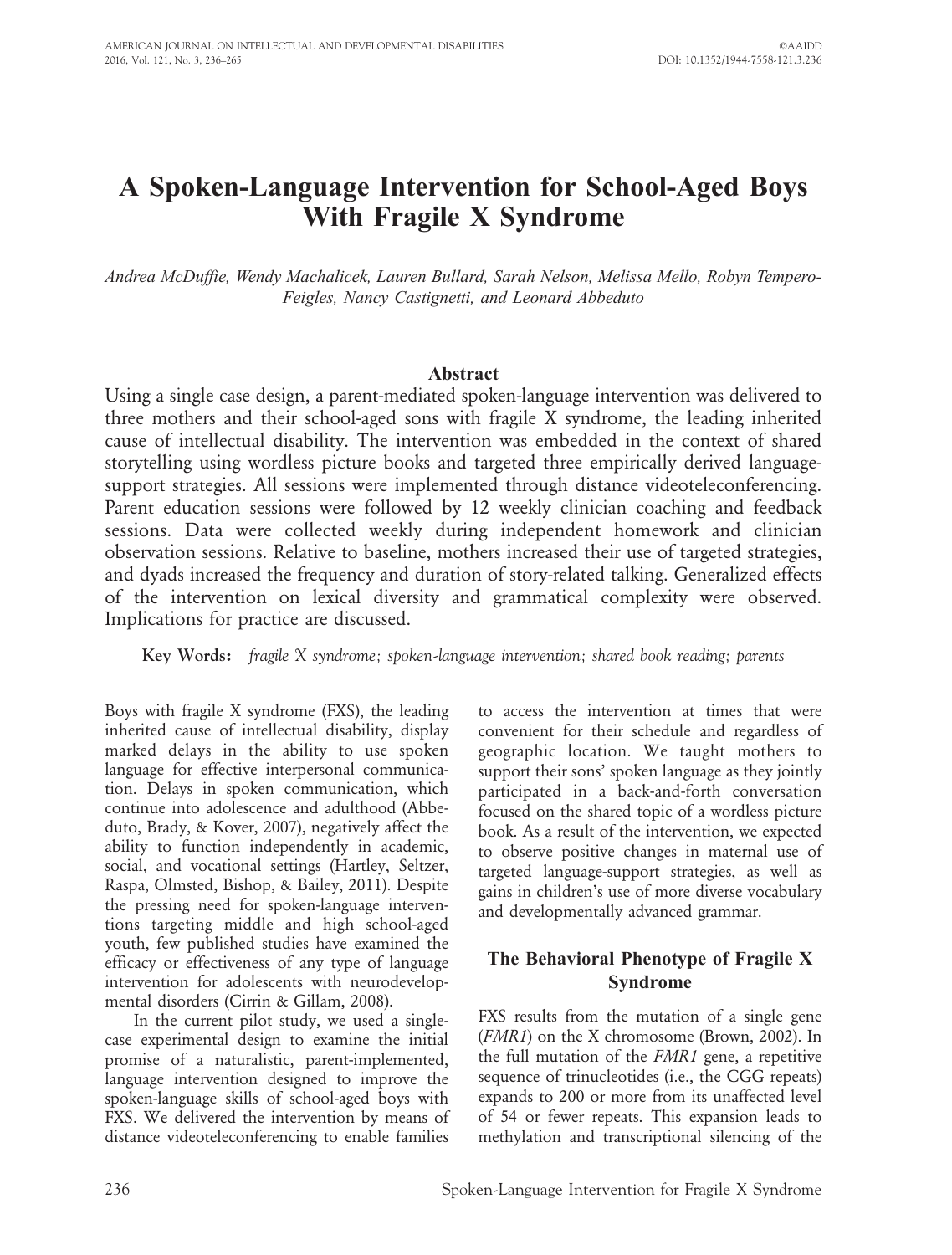gene, reducing or completely eliminating its protein product, FMRP (Oostra & Willemson, 2009). FMRP is critical for the maturation and pruning of synapses (Bhakar, Dölen, & Bear, 2012). Males with the FMR1 full mutation tend to be more affected than females, given the protective presence of an unaffected X chromosome in females.

Virtually all males with the FMR1 full mutation have cognitive delays, with the vast majority having IQs between 40 and 55 (Hessl et al., 2009). These males also demonstrate significant delays in language development (Roberts, Mirrett, Anderson, Burchinal, & Neebe, 2002), even relative to what would be expected based on nonverbal cognitive developmental level (Abbeduto et al., 2007). The majority of males with FXS display hyperactivity and attentional difficulties (Scerif, Longhi, Cole, Karmiloff-Smith, & Cornish, 2012), anxiety and social withdrawal (Cordeiro, Ballinger, Hagerman, & Hessl, 2011), as well as challenging behaviors, including aggression and self-injury (Symons, Clark, Hatton, Skinner, & Bailey, 2003). Most males with FXS also demonstrate symptoms of autism (Hall, Lightbody, Hirt, Rezvani, & Reiss, 2010; Merenstein et al., 1996), with as many as 60% displaying behaviors that are frequent and severe enough to warrant a comorbid diagnosis of an autism spectrum disorder (ASD) (Bailey et al., 1998; Hall et al., 2010).

# Language Development in FXS

Language comprehension is delayed in FXS relative to expectations for both chronological age and nonverbal cognitive level (Roberts, Mirrett, & Burchinal, 2001; Price, Roberts, Vandergrift, & Martin, 2007). Similarly, studies using standardized assessments of expressive language also have revealed significant delays and slower rates of growth for boys with FXS relative to younger typically developing (TD) children matched on nonverbal cognitive level (Estigarribia, Martin, & Roberts, 2012; Martin, Losh, Estigarribia, Sideris, & Roberts, 2013). However, the spoken-language challenges experienced by males with FXS extend beyond what is captured by standardized assessments and include the ways in which spoken language is used to communicate during back-and-forth interactions with conversational partners. To provide a more complete picture of the ways in which boys with FXS

actually use their spoken-language skills in naturalistic interactions, researchers have turned to expressive-language sampling.

For a large group of boys with FXS who averaged between 8 and 9 years of age, Price, Roberts, Hennon, Berni, Anderson, and Sideris (2008) derived measures of syntactic complexity and morphological development based on language samples collected during administration of the Autism Diagnostic Observation Schedule (ADOS; Lord, Rutter, DiLavore, & Risi, 2002). After controlling for nonverbal mental age and maternal education, boys with FXS had significantly shorter mean length of utterance and significantly lower scores for grammatical complexity than did younger typically developing children. Additionally, boys with FXS used significantly fewer noun and verb phrases, as well as fewer different types of sentence constructions (e.g., subject-verb-object sentences, relative clauses, conjunctions) than TD comparison boys. Similarly, Estigarribia, Roberts, Sideris, and Price (2011) found that boys with FXS, with and without comorbid ASD and ranging in age from 6 to 16 years, produced fewer morphological endings on verbs (e.g.,  $-ed$ ,  $-s$ , and BE, DO, and HAVE) and nouns (e.g., articles *a, an, the, plural -s, possessive's)* during a language sample derived from the ADOS than did younger TD children. Between-group differences were significant even after controlling for nonverbal mental age, maternal education, and speech intelligibility (Estigarribia et al., 2011).

Abbeduto and colleagues have developed a standardized approach to evaluating spoken language using expressive-language sampling in two different contexts: narration of a wordless picture book and an interview-style conversational interaction with an examiner. In contrast to normreferenced standardized tests of spoken language, a language sample can yield information about how people use spoken language to communicate in interactive situations that require more than pointing to or labeling a picture, or formulating a single sentence. In one study, Kover, McDuffie, Abbeduto, and Brown (2012) found that, although 10- to 17-year-old boys with FXS produced longer sentences in narration than in conversation, they produced significantly shorter sentences and used fewer different vocabulary words in the narrative context than did younger typically developing participants, even after controlling for nonverbal mental age. In the narrative storytelling context, participants with FXS were also signifi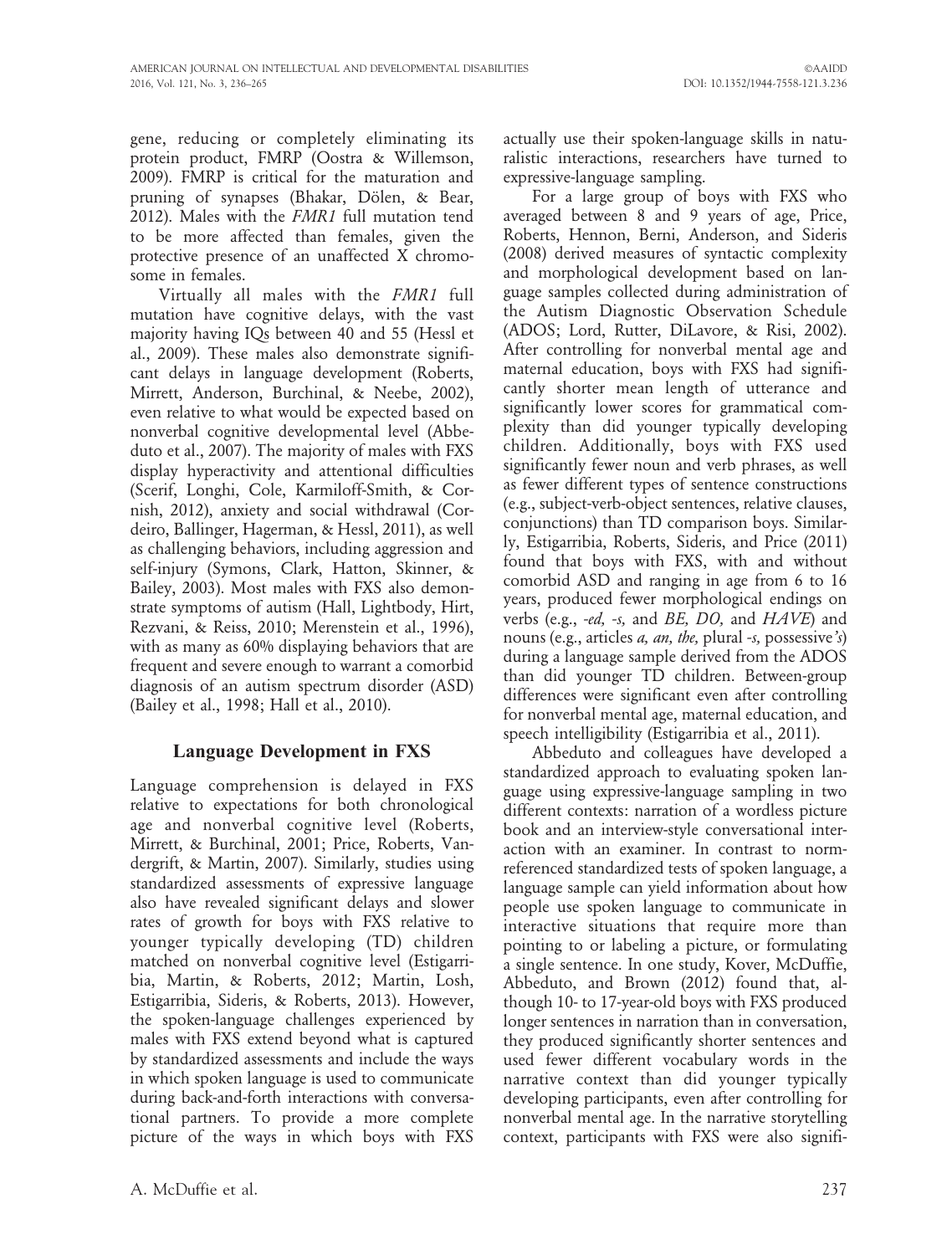cantly less fluent (i.e., produced a higher proportion mazes, dysfluencies, and repetitions) than younger children with typical development. Thus, studies using expressive-language sampling can reveal a more nuanced description of the ways in which boys with FXS use spoken language to communicate in everyday settings.

Perseveration is a well-studied challenge to successful spoken communication for males with FXS (Abbeduto et al., 2007), who are likely to repeat words, phrases, and topics when they speak (Belser & Sudhalter, 2001). The amount of perseverative speech produced by males with FXS is higher than what is observed for typically developing children matched on language level (Levy, Gottesman, Borochowitz, Frydman, & Sagi, 2006), as well as relative to children with other neurodevelopmental disorders (Moss, Oliver, Arron, Burbidge, & Berg, 2009). Perseverative speech is thought to be a defining feature of the spoken language phenotype of males with FXS (Abbeduto & Hagerman, 1997). The presence of perseverative speech has been hypothesized to be related to other aspects of the FXS behavioral phenotype, including hyperarousal and attentional impairments that may be exacerbated in situations, such as conversation, that are perceived as socially demanding (Abbeduto et al., 2007). In short, the challenges to effective spoken communication experienced by males with FXS will be especially evident in contexts requiring demanding interpersonal interaction. Thus, situating a language intervention within the context of an ongoing conversational interaction may provide many opportunities to target and ameliorate the challenges to spoken language experienced by adolescent males with FXS.

#### Spoken-Language Intervention Approach

From early in development, language is learned within the context of back-and-forth interactions focused on topics that are shared between social partners (Bruner, 1985; Sameroff & Fiese, 2000). Additionally, high levels of affectively positive and contingent verbal language input from caregivers can optimize language outcomes for children with neurodevelopmental disorders (Hauser-Cram et al., 2001), including FXS (Brady, Warren, Fleming, Keller, & Sterling, 2014; Warren, Brady, Sterling, Fleming, & Marquis, 2010). In our clinical experience, mothers of children with FXS, almost

without exception, report that it is extremely difficult to engage their verbal sons with FXS in sustained conversational interactions on a shared topic (e.g., describing what happened at school; discussing an upcoming trip). This observation is not surprising given the behavioral characteristics of boys with FXS (i.e., hyperarousal, inattention, tangential and repetitive speech). However, it is likely that such limitations, combined with less than optimal interactions, would have a cumulative negative effect on spoken-language growth across childhood and adolescence. In designing the present spoken-language intervention, therefore, our goal was to optimize language-learning opportunities for boys with FXS by providing a supportive context within which mothers could engage in sustained verbal turn-taking related to a shared topic. To accomplish this goal, we embedded the intervention into the context of shared, or interactive, book reading.

Shared book reading provides a familiar setting for parent/child interactions beginning in early childhood (Snow, Perlmann, & Nathan, 1987). Even as children learn to read, shared book reading activities continue to provide a vehicle for supporting children's oral language skills, language comprehension, and literacy development (Dickinson & Porche, 2011; Green & Klecan Akar, 2012). During shared book reading, the adult verbally relates the story to the child, guides discussions about the story content and, by adding information, asking questions, and prompting child responses, encourages the child to gradually assume more responsibility for telling the story independently (Van Kleeck, Vander Woude, & Hammett, 2006; Whitehurst et al., 1994;). For speech/language pathologists, shared book reading represents a dynamic and naturalistic context for delivering a spoken-language intervention (Kaderavek & Justice, 2002; Swanson, Fey, Mills & Hood, 2005).

Shared book-reading activities maximize the kinds of experiences that support oral language development in at least three ways: (a) by offering children numerous opportunities to hear diverse vocabulary embedded in a variety of grammatical constructions; (b) by providing visual supports for maintaining shared interest and attention; and (c) by providing numerous opportunities for a sustained conversation around a shared topic (Dickinson, Hofer, Barnes, & Grifenhagen, 2014). For children with language delays, interventions based on shared book reading result in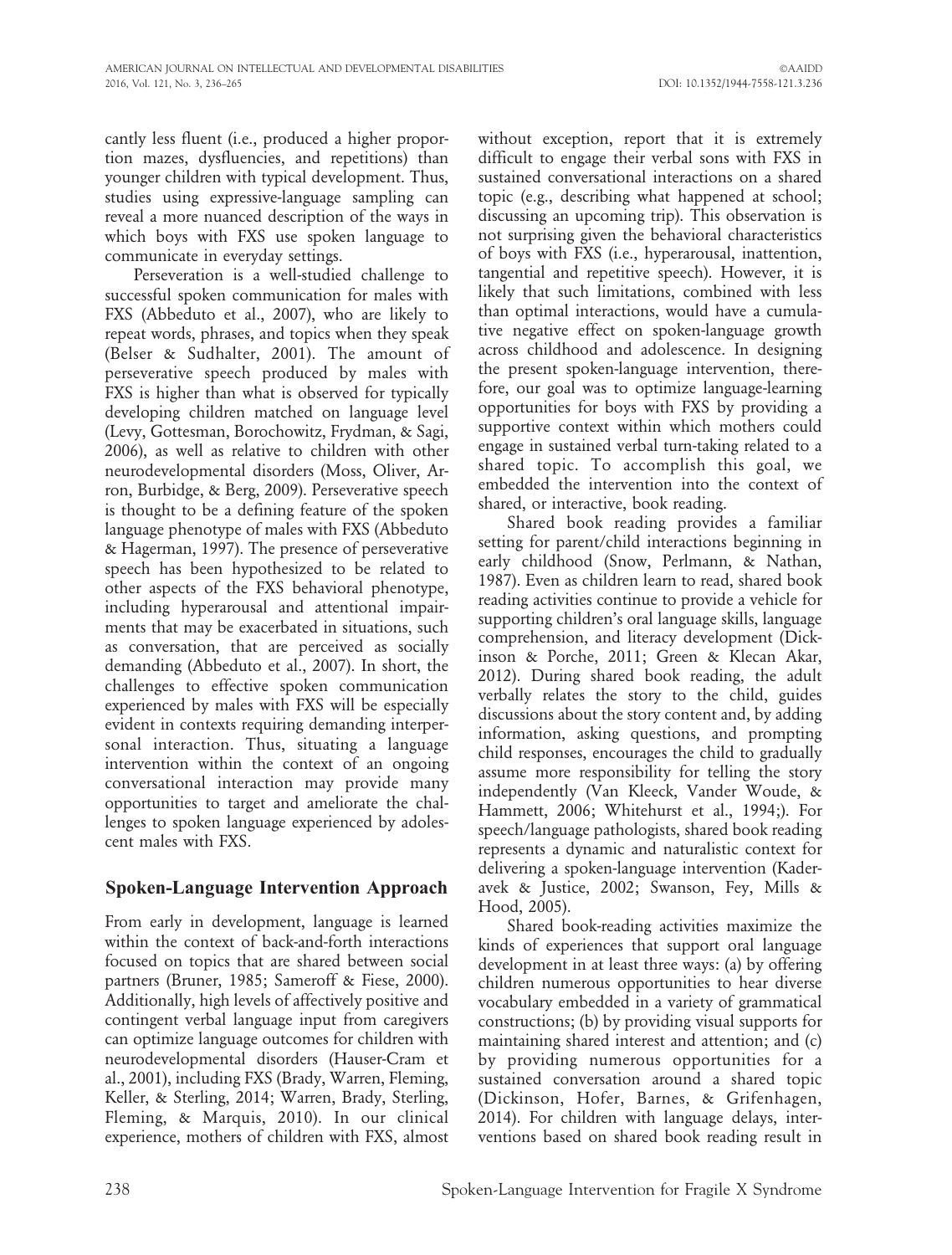improvements in structural aspects of spoken language (i.e., knowledge of vocabulary, morphosyntax, and grammar; Bradshaw, Hoffman, & Norris, 1998; Dale, Crain-Thoreson, Notari-Syverson, & Cole 1996; Yoder, Spruytenburg, Edwards, & Davies, 1995), as well as gains in language comprehension (Dunst, Williams, Trivette, Simkus, & Hamby, 2012; Hogan, Bridges, Justice, & Cain, 2011).

Although we use the term *reading* to describe the process of interacting around the shared topic of an illustrated book, decoding of written text was not a focus of the present study. In fact, we removed the text from the books used during the intervention to shift the emphasis of the parentchild interaction exclusively to the use of spoken language. Our goal was to support a back-andforth conversation between parent and child in which the child would gradually, through the parent use of targeted scaffolding strategies, assume a more active role in retelling the story.

Interactive book reading has a history of use as the context for spoken-language interventions for children who are at risk for or experiencing language delays (for review, see Petersen, 2011). However, it is not merely the context of shared book reading, but the ways in which caregivers and teachers support their child's active participation in this activity that determines whether exposure to shared reading opportunities has a positive effect on children's language skills (Pentimonti et al., 2012; Zevenburgen & Whitehurst, 2003).

In the current study, we targeted three strategies that we believed could be learned by mothers within the context of a parent-implemented intervention delivered by distance teleconferencing and that we anticipated would support spoken-language development in adolescent boys with FXS.

# Recasting

Recasting is a contingent conversational response that relates to the central meaning of the immediately preceding child utterance while providing additional or corrective semantic or grammatical content (Fey, 1986). Theoretically, the temporal proximity and semantic overlap between the recast and the child's original utterance allows the child to implicitly notice the differences between the recast and his own utterance (Warren & Yoder, 1997). If the child notices this difference repeatedly and if the child is developmentally ready to learn the new linguistic form, the child should reorganize the child's own language system to acquire the new vocabulary word or grammatical structure (Camarata, 1995). Several studies have used recasting during spoken language interventions based on shared book reading (Fey, et al., 1994; Swanson et al., 2005; Tyler & Sandoval, 1994; Yoder et al., 1995; Zevenburgen, Whitehurst, & Zevenbergen, 2003).

# WH-Questions

It is likely that children with intellectual impairments will have problems with story comprehension. One line of research suggests that comprehension is increased and children subsequently produce more sophisticated story retells after answering specific questions about the story (Pratt, Kerig, Cowan, & Cowan, 1988); that is, adult wh-questions can prompt the child to more fully understand and precisely express what is happening in a story (Pentimonti et al., 2012). Additionally, children's recall of verbal material is enhanced when they answer questions that, presumably, focus their attention on relevant aspects of a story and when their mistakes in comprehension are corrected by their conversational partner (Albanese & Antoniotti, 1997). Adult wh-questions are useful in eliciting child verbal utterances that maintain a shared topic of conversation (Yoder, Davies, Bishop, & Munson, 1994). Following the child's response to a whquestion, the parent can continue the conversational turn-taking by providing a semantic or grammatical recast (i.e., vertical structuring; Schwartz, Chapman, Terrell, Prelock, & Rowan, 1985). Answering why, how, and what happens next questions is considered a primary technique for eliciting inferential language from children during storytelling; that is, answering these types of whquestions can encourage children to compare, contrast, evaluate, and hypothesize about story events beyond what is pictured in the illustrations of a book (Pentimonti et al., 2012).

# Intonation Prompts

An intonation prompt (i.e., cloze procedure or time delay; Bradshaw et al., 1998; Charlop, Schreibman, & Thibodeau, 1985) is a languageelicitation strategy in which the adult provides the beginning segment of an utterance, followed by an expectant pause designed to prompt the child to respond by ''filling in the blank'' or completing the utterance. Use of an intonation prompt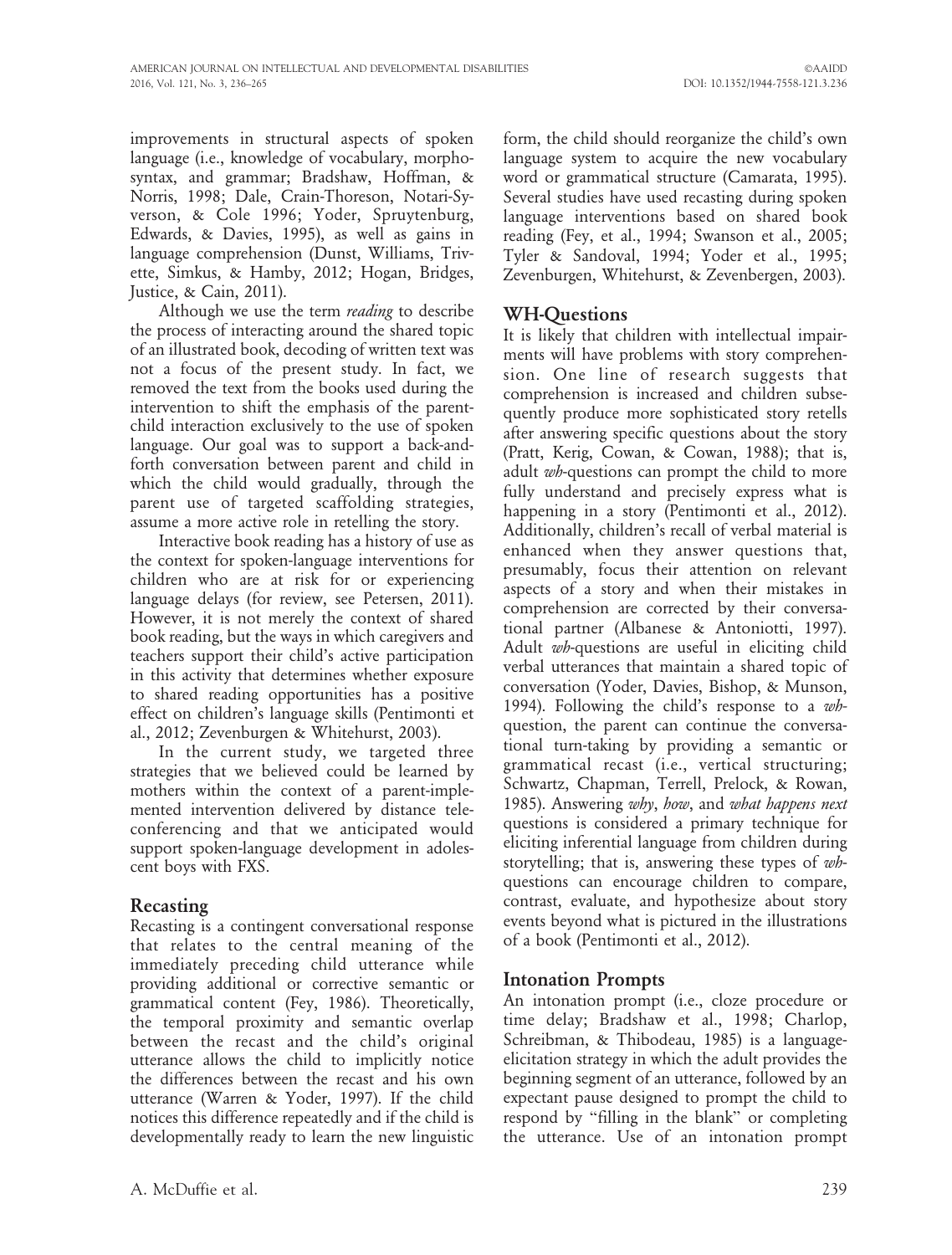narrows the options for what the child can say and allows the child to take a turn in a conversation by completing the production of an utterance that might be too difficult to produce independently (Bradshaw et al., 1998). The child's response to the use of an intonation prompt is likely to be one word or a short phrase. As with child responses to wh-questions, the parent then has the opportunity to provide a contingent recast by expanding the response elicited by the intonation prompt. Finally, if a child answers a question incorrectly, the parent can provide corrective feedback in the form of an intonation prompt, thus eliciting a child response that is more appropriate in the context of the story. Intonation prompts are frequently incorporated into naturalistic language interventions (Kaiser & Roberts, 2013) and have been targeted in parent-implemented language interventions based on shared book reading (Bellon-Harn, Hoffman, & Harn, 2004; Bradshaw et al., 1998).

### Research Questions

The boys with FXS who participated in the current study could be considered verbally fluent in that they produced 3- to 6-word phrases and sentences to communicate their needs and wants on a daily basis. In general, however, their oral language skills were not sufficient to allow them to participate in extended conversational interactions, such as conveying a personal experience or retelling a coherent story. Based on the cognitive and language characteristics of males with FXS in this age range, we reasoned that a shared book reading intervention would provide a developmentally appropriate and ecologically valid context within which caregivers could provide verbally responsive language input to their school-aged children. We expected that the quality and quantity of this type of verbal language input would be more optimal than what would typically be available to boys with FXS during the daily course of incidental and unstructured spoken interactions with caregivers (Petersen, Gillam, Spencer, & Gillam, 2010). Additionally, we hypothesized that the visual supports provided by the illustrations in each book would encourage child engagement, foster comprehension of the shared topic of conversation, and scaffold participant responses in a way that could not be accomplished during a conversational interaction without visual supports (Miles, Chapman, & Sindberg, 2006). The parent strategies targeted during the intervention were used to elicit child verbal responses (i.e., asking questions, Intonation Prompts) or to respond contingently to child utterances by providing more diverse vocabulary and developmentally advanced grammar (i.e., recasts). The study addressed the following research questions:

- 1. Does participation in the intervention increase the frequency with which parents and children produce story-related utterances?
- 2. Does participation in the intervention increase parent use of targeted intervention strategies?
- 3. Does participation in the intervention increase children's use of more diverse vocabulary and more complex grammatical constructions?

#### Method

# Participants and Setting

Three boys and their biological mothers participated in the study. Dyads were recruited through postings on a listserv for families affected by FXS. Children met the following criteria: (a) confirmed diagnosis of full mutation FXS; (b) child was between 10 and 16 years of age; (c) child showed daily use of at least 3-word utterances, according to maternal report; (d) English was the primary language spoken in the home; and (e) there was no uncorrected sensory or motor impairments severe enough to preclude processing and responding to verbal language input. A battery of standardized tests, informant report, and expressive language sampling measures were administered during preintervention and postintervention visits to a university-based research center. Informed consent was obtained, and all intervention procedures were approved by the university's Institutional Review Board. Characteristics of each dyad at the preintervention visit are presented in Table 1.

# Videoteleconferencing Equipment

Equipment loaned to each family consisted of an 11" MacBook Air<sup>TM</sup> laptop computer, a 16GB 9.7'' iPad Air, and a Plantronics M165 Marque 2 Ultralight Bluetooth Headset. The headset was used during coaching sessions so that the child would not hear the clinician's comments to the mother. The books selected by each mother were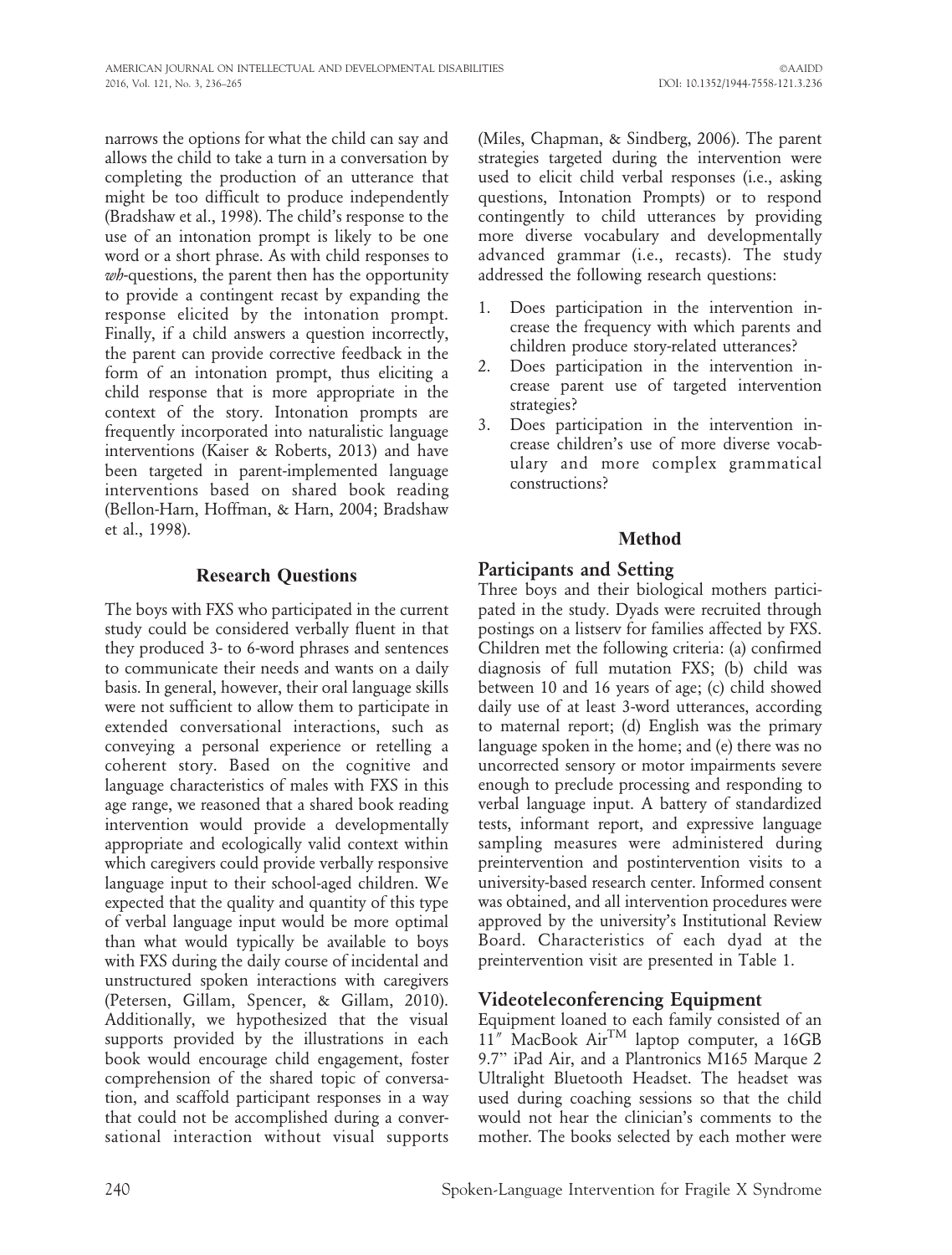|                                        | Dyad 1       | Dyad 2          | Dyad 3         |
|----------------------------------------|--------------|-----------------|----------------|
| Child Characteristics                  |              |                 |                |
| Chronological Age                      | $11 - 0$     | $11 - 7$        | $10 - 10$      |
| Nonverbal Cognitive Level <sup>a</sup> |              |                 |                |
| Age Equivalent                         | $4 - 0$      | $4 - 1$         | $5 - 4$        |
| IQ                                     | 42           | 40              | 56             |
| Receptive Vocabulary <sup>b</sup>      |              |                 |                |
| Age Equivalent                         | $5 - 11$     | $6 - 4$         | $7 - 4$        |
| <b>Standard Score</b>                  | 61           | 63              | 76             |
| Expressive Vocabulary <sup>c</sup>     |              |                 |                |
| Age Equivalent                         | $6 - 3$      | $7 - 5$         | $7 - 10$       |
| <b>Standard Score</b>                  | 71           | 76              | 82             |
| Expressive Syntax/Grammar <sup>d</sup> |              |                 |                |
| Age Equivalent                         | $4 - 6$      | $5 - 8$         | $5 - 5$        |
| <b>Standard Score</b>                  | 44           | 54              | 54             |
| Autism Symptom Severity <sup>e</sup>   | $\sqrt{ }$   | 9               | $\overline{3}$ |
| Maternal Characteristics               |              |                 |                |
| CA                                     | 50           | 41              | 33             |
| IQ <sup>f</sup>                        | 103          | 103             | 102            |
| Education (years)                      | Some College | Graduate Degree |                |

Table 1

|  | Descriptive Characteristics of Participating Dyads at Pretreatment Assessment Visit |  |  |  |  |  |  |  |  |  |
|--|-------------------------------------------------------------------------------------|--|--|--|--|--|--|--|--|--|
|--|-------------------------------------------------------------------------------------|--|--|--|--|--|--|--|--|--|

*Note*. <sup>a</sup>Leiter International Performance Scales-Revised: Brief IQ (Roid & Miller, 1997); <sup>b</sup>Peabody Picture Vocabulary Test-4<sup>th</sup> edition (Dunn & Dunn, 2007); 'Expressive Vocabulary Test-2<sup>nd</sup> edition (Williams, 2007);

digitized, the text removed, and loaded onto the iPad using the Apple iBooks application. The clinician used a 13.3-in. MacBook Pro<sup>TM</sup> laptop computer and initiated video calls using the builtin i $\dot{\rm S}$ ight $^{\rm TM}$  web camera and Skype $^{\rm TM}$  software. Coaching and data-collection sessions were captured using eCamm<sup>TM</sup> Call Recording Software. A wireless broadband Internet connection was used and secured through 128-bit advanced encryption. Homework sessions were independently recorded by the mother using the iSight<sup>TM</sup> camera and Photobooth<sup>TM</sup> software application on the Mac-Book and uploaded to the clinical team using Dropbox<sup>TM</sup>, a cloud-based storage system.

# Narrative-Language Sampling

Samples of narrative language were collected at preintervention and postintervention visits and served as a measure of generalized treatment

effects. For each child participant, a narrativelanguage sample was collected with an unfamiliar examiner, as well as with the mother. The narrative-language sampling procedures have been developed and tested in previous studies (e.g., Kover et al., 2012).

Narrative-language sample with examiner. The examiner asked the participant to look at a wordless picture book to get the gist of the story. The participant then told the story page-by-page. The examiner followed a script that maximizes the participant's contribution and avoids constraining the participant's talk. Two books by Mercer Mayer were used: Frog Goes to Dinner and Frog on His Own. Books were counterbalanced, and each participant received a different book at preintervention and postintervention. This languagesampling session represented a generalization context because it involved a different setting,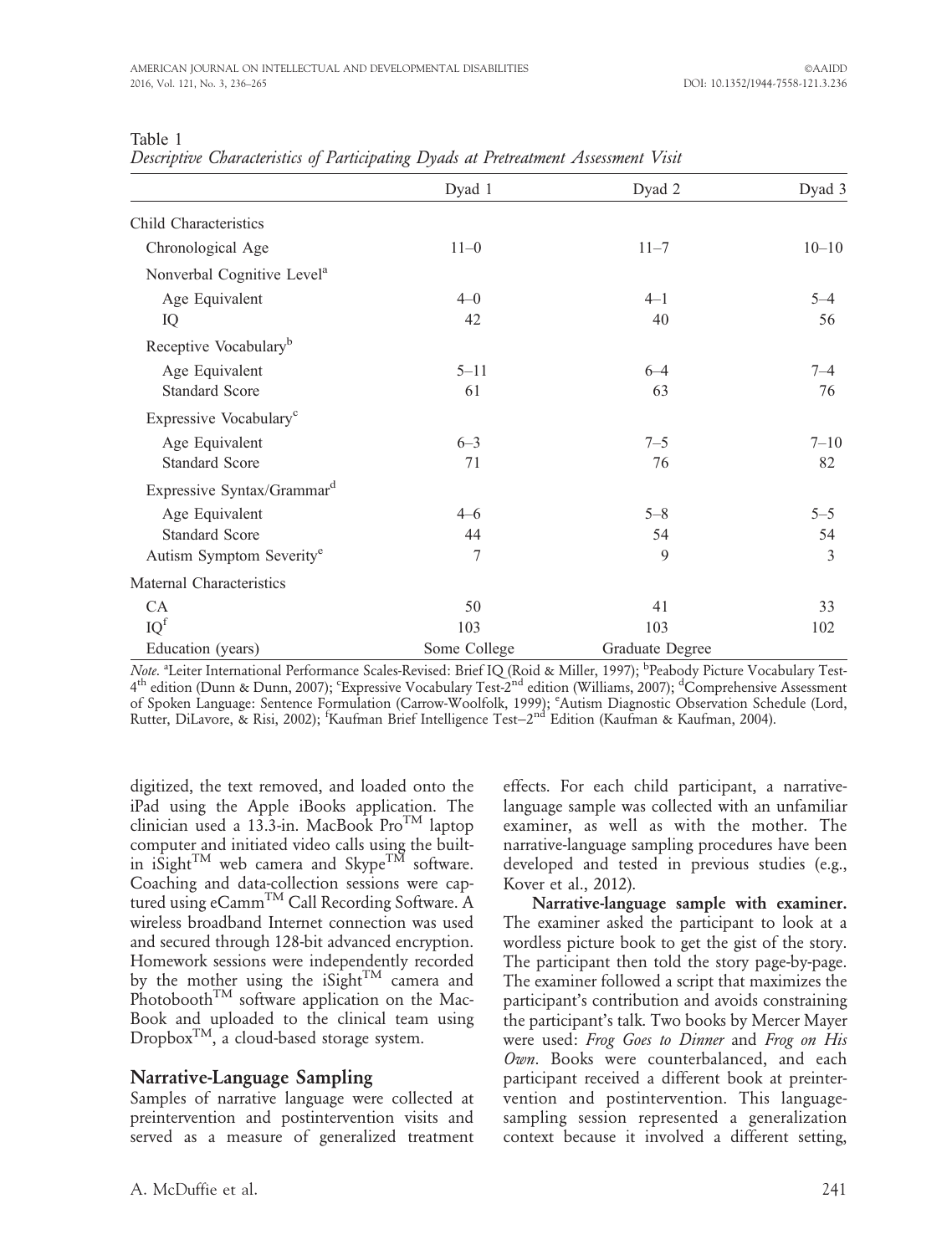materials, and person than did the intervention sessions. Administration: Untimed, but typically 10–15 min.

Narrative-language sample with mother. The mother was instructed to look through the book with her child and encourage her child to tell the story. Two books by Mercer Mayer were used: Frog, Where Are You? and One Frog Too Many. Books were counterbalanced, and each participant received a different book at preintervention and postintervention. Each mother was kept blind to the narrative procedure with the examiner. This language-sampling session represented a generalization context because it involved a different setting and materials than did the intervention sessions. Administration: Untimed, but typically 10–15 min.

#### Design of the Intervention Program

The intervention used a single-subject multiple probe design across participants (Gast, Lloyd, & Ledford, 2014). In this design, probe data are collected intermittently during baseline in place of the continuous measurement of baseline data. The design requires that baselines begin at the same point in time and that three consecutive baseline sessions be collected before the introduction of the intervention for each participant. Following a stable baseline, intervention data are collected continuously for the duration of treatment sessions. Coaching sessions were used to deliver the intervention, whereas homework sessions and observation sessions provided two contexts for weekly data collection. Visual analysis of the graphed data was used to examine changes in the dependent variables. For the first research question, the frequency of parent and child storyrelated utterances were the dependent variables. For the second research question, the frequency with which mothers used the three targeted intervention strategies (recasting, wh-questions, Intonation Prompts) were the dependent variables. For the third research question, child lexical diversity (i.e., number of different vocabulary words) and mean length of utterance in morphemes (MLU) were the dependent variables. Generalized effects of the intervention were evaluated by examining lexical diversity and mean length of utterance produced during narrativelanguage sampling at the posttreatment visit. Coaching sessions were coded for fidelity of intervention delivery.

### Structure of the Intervention Program

The intervention program for each dyad consisted of six types of activities: (a) baseline sessions, (b) parent education sessions, (c) weekly coaching sessions, (d) weekly homework/data-collection sessions, (e) weekly clinician feedback sessions, and (f) weekly observation/data-collection sessions. The sequence of sessions (c) through (f) (i.e., coaching, homework/data collection, clinician feedback, and observation/data collection) was maintained during each week of the intervention. Two people with training in speech/language pathology delivered the intervention. The primary interventionist was a licensed speech/language pathologist (i.e., SLP). The SLP was assisted by a speech/language clinician (i.e., Clinician) who had a Master's degree in communication disorders and was completing a clinical fellowship year under the supervision of the SLP, according to the guidelines specified by the American Speech-Language Hearing Association (www.asha.org). The SLP delivered the parent education and weekly coaching sessions. The Clinician reviewed the videorecordings of the homework sessions and provided the weekly feedback sessions to the mother. The clinician also emailed a written summary of the feedback session to the mother. The SLP and Clinician also watched the observation/data-collection session. Each of the six intervention session types is explained in more detail in the next section.

Book selection. Following the preintervention visit, which was conducted onsite at the research clinic, each mother was invited to look through a collection of approximately 30 wordless picture books and select nine books for use during the intervention. Digitized versions of the selected books were uploaded to the iPad. Digitized books were arbitrarily divided into three sets, with each set used for 4 consecutive weeks during the intervention. Thus, a new set of books was introduced during Intervention Weeks 1  $(A_1, B_1, A_2)$  $C_1$ ), 5 (A<sub>2</sub>, B<sub>2</sub>,  $C_2$ ) and 9 (A<sub>3</sub>, B<sub>3</sub>, C<sub>3</sub>). Immediately before each week's coaching session, the child selected a book from the designated set. Each book was placed back into its set as a potential choice after it was used for a complete week of intervention activities. Given that the child selected the book each week, a given book might not be selected at all or might be chosen up to three times over the course of the 4-week book rotation. The books that were used by each dyad are listed in Table 2.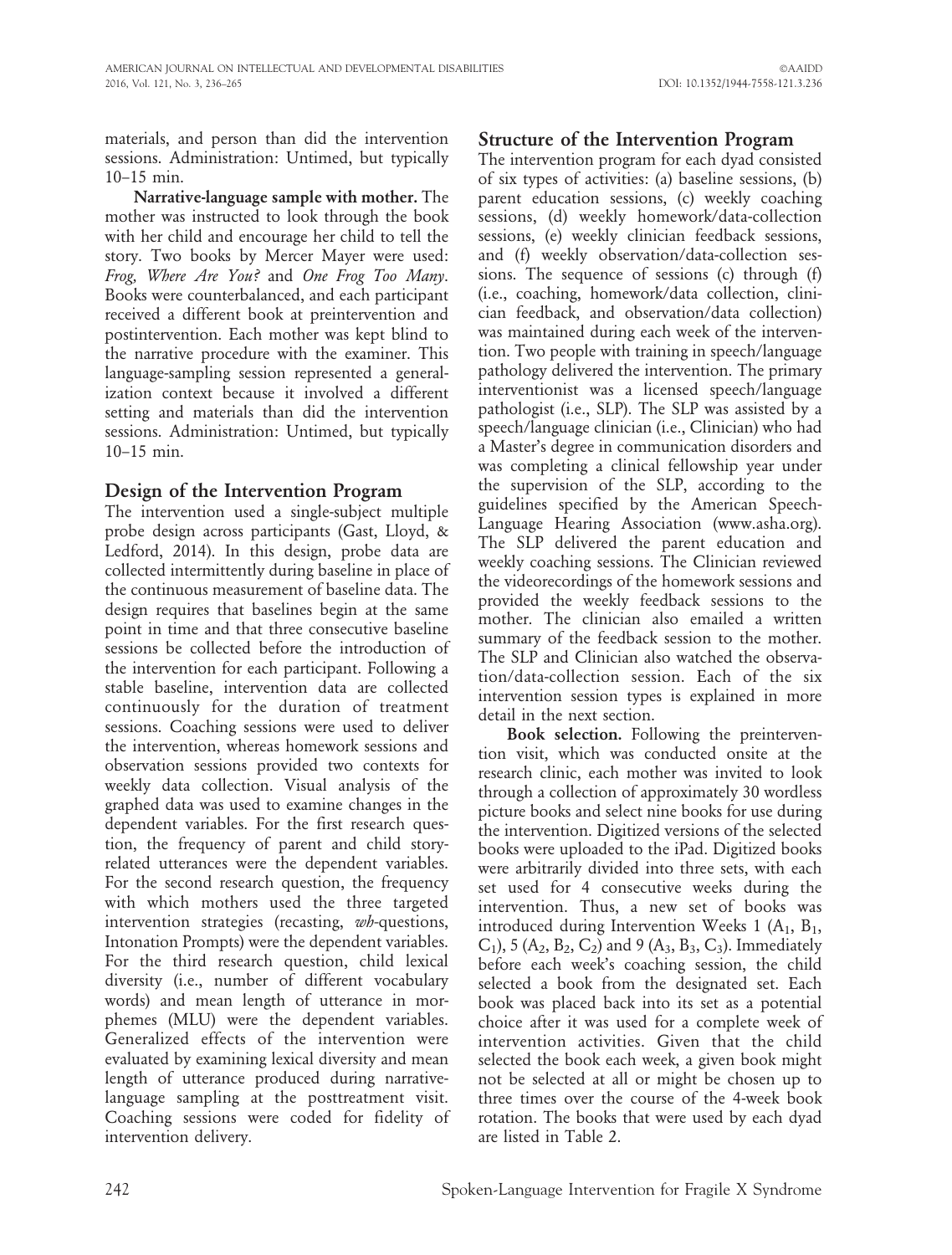Table 2

| Illustrated Books Used During Baseline and Intervention Sessions |  |  |  |  |
|------------------------------------------------------------------|--|--|--|--|
|------------------------------------------------------------------|--|--|--|--|

| Week            | Allan                            | Pages | Sam                              | Pages | Jay                          | Pages |
|-----------------|----------------------------------|-------|----------------------------------|-------|------------------------------|-------|
| BL <sub>1</sub> | The Perfect Pet                  | 14    | Mr. Gumpy's Motor Car            | 20    | Duck on a Bike               | 16    |
| BL <sub>2</sub> | Cow Can't Sleep                  | 21    | Carl's Birthday                  | 28    | I Just Forgot                | 26    |
| BL <sub>3</sub> | Lost and Found                   | 30    | I Just Forgot                    | 26    | Harry the Dirty Dog          | 20    |
| BL <sub>4</sub> | Duck on a Bike                   | 16    | The Perfect Pet                  | 14    | If You Give a Dog a<br>Donut | 28    |
| BL 5            | I Took My Frog to the<br>Library | 15    | Ready for Anything               | 25    | Mr. Gumpy's Motor<br>Car     | 20    |
| BL <sub>6</sub> |                                  |       | Pancakes for Breakfast           | 28    | Ready for Anything!          | 25    |
| BL 7            |                                  |       | Harry the Dirty Dog              | 20    | That's Good! That's<br>Bad!  | 21    |
| <b>BL</b> 8     |                                  |       |                                  |       | Cow Can't Sleep              | 21    |
| TX 1            | Cow Can't Sleep                  | 21    | I Just Forgot                    | 26    | Duck on a Bike               | 16    |
| TX <sub>2</sub> | Duck on a Bike                   | 16    | Carl's Birthday                  | 28    | Harry the Dirty Dog          | 20    |
| TX <sub>3</sub> | Harry the Dirty Dog              | 20    | Harry the Dirty Dog              | 20    | Cow Can't Sleep              | 21    |
| TX4             | Duck on a Bike                   | 16    | Carl's Birthday                  | 28    | Duck on a Bike               | 16    |
| TX 5            | If You Give a Dog a Donut        | 28    | I Took My Frog to the<br>Library | 15    | I Just Forgot                | 24    |
| TX 6            | I Just Forgot                    | 26    | Octopus Soup                     | 27    | If You Give a Dog a<br>Donut | 28    |
| TX 7            | I Took My Frog to the<br>Library | 15    | Mr. Gumpy's Motor Car            | 20    | Lost and Found               | 28    |
| TX 8            | I Just Forgot                    | 26    | I Took My Frog to the<br>Library | 15    | If You Give a Dog a<br>Donut | 28    |
| TX 9            | Lost and Found                   | 30    | The Perfect Pet                  | 14    | Mr. Gumpy's Motor<br>Car     | 20    |
|                 | TX 10 The Perfect Pet            | 14    | Pancakes for Breakfast           | 28    | Ready for Anything           | 25    |
|                 | TX 11 That's Good! That's Bad!   | 21    | Ready for Anything               | 25    | That's Good! That's<br>Bad!  | 21    |
|                 | TX 12 The Perfect Pet            | 14    | Pancakes for Breakfast           | 28    | Ready for Anything           | 25    |

*Note.*  $BL = baseline$ ;  $TX = treatment$ .

Antecedent behavior supports. Antecedent behavior supports were put in place to decrease the likelihood that problem behaviors would occur during the book-sharing activities (Sugai, Horner, & Sprague, 1999). To aid in the selection of appropriate antecendent behavior supports, a Board Certified Behavior Analyst (BCBA) evaluated each boy, using (a) Functional Behavioral Assessment Questionnaire (FBAQ; O'Neill, Albin, Storey, Horner, & Sprague, 20); (b) Questions About Behavioral Function (QABF; Paclawskyj, Matsen, Rush, Smalls, & Vllmer, 2000); and (c) Functional Analysis Screening Tool (FAST, 2005; adapted from the Florida Center on Self Injury). Because all participants were reported to struggle with task demands and to actively engage in nonpreferred tasks, the primary support consisted of identifying a highly preferred reinforcer that could be made available contingent on completing the book-sharing activity. Additionally, a token economy was implemented to assist participants in working for the delayed reinforcer. During clinician coaching sessions, tokens paired with verbal praise were delivered intermittently following a positive spoken or behavioral response during the session. When needed during coaching sessions, the clinician prompted the mother to deliver a token/praise. Additionally, clinician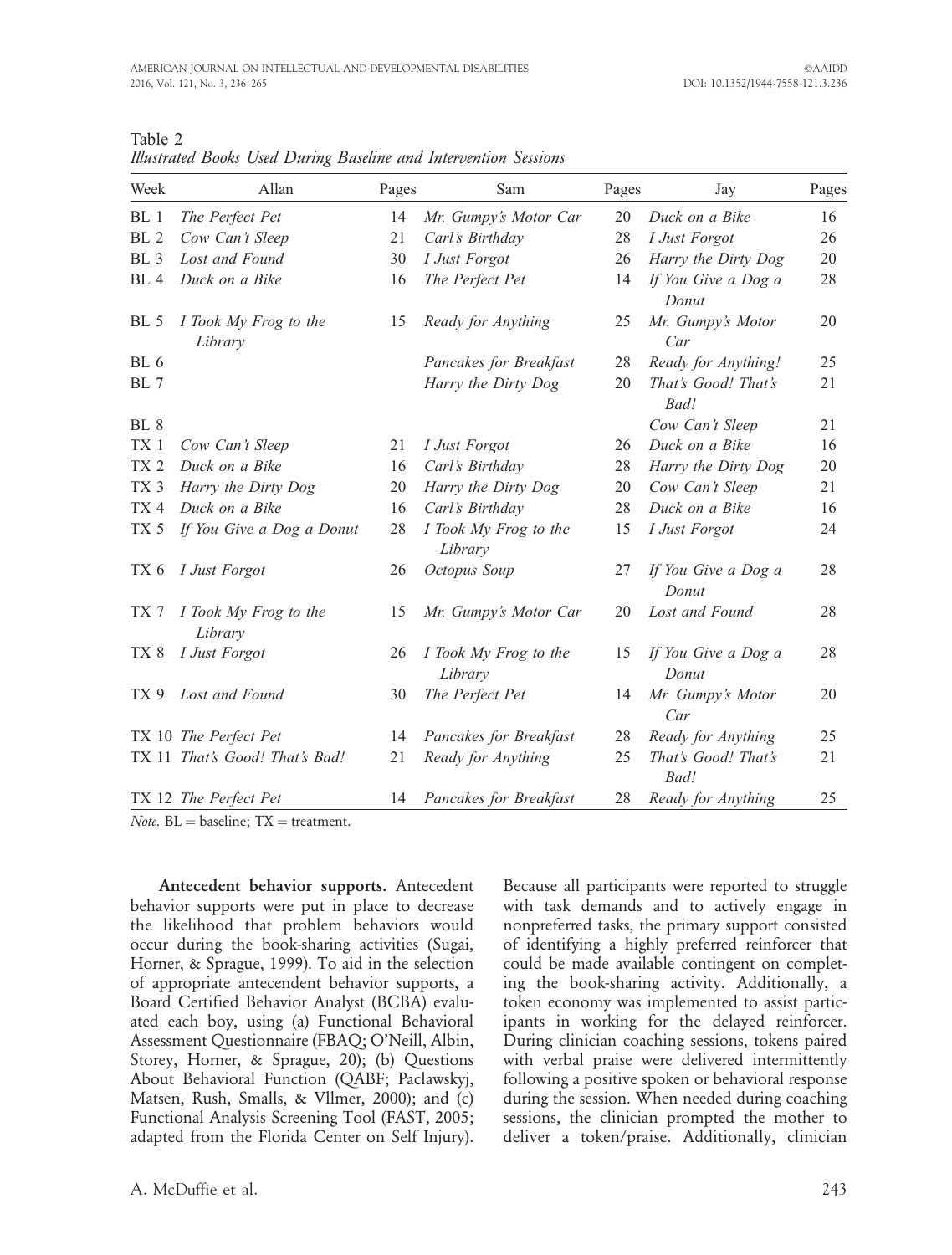coaching and observation/data-collection sessions were implemented at roughly the same day and time each week, thus helping to establish the predictability of the book-sharing activity for each dyad. Mothers were provided with a laminated icon representing each book, a choice board, a visual schedule depicting the format of the observation/data-collection session, and a token tower with tokens. In addition to prompting and reinforcing the use of antecedent behavior support strategies during clinician coaching sessions, mothers were encouraged to use these strategies during homework/data-collection and clinician observation/data-collection sessions.

Baseline sessions. Baseline sessions were conducted via Skype<sup>TM</sup> and digitally captured for later transcription and coding. For each baseline session, the child selected one of the nine books that made up the book set for that dyad. The mother was instructed to talk about the book in its entirety during each session. None of the books was viewed more than once during baseline, and no instructions were provided to the mother except to look at the book with her child as she usually would. Dyads participated in 5, 7, and 8 baseline sessions, respectively, according to the logic of the multiple-probe design. For each dyad, a stable baseline was achieved for each dependent variable before delivery of parent education sessions.

Parent education sessions. Following completion of baseline sessions for a given dyad, the SLP delivered an individualized Powerpoint presentation containing information about the format and content of the intervention to each mother, using the shared desktop application of  $\text{Skype}^{\text{TM}}$ . As a precaution against fatigue, the presentation was divided into two 45-min sessions that were delivered, at the mother's convenience, during the same week. During presentation of the parent education sessions, the SLP engaged each mother in discussion of the material and answered questions as they arose. Mothers also had access to an electronic copy of the Powerpoint during the course of the intervention. Following the completion of the parent education sessions, each mother received an electronic copy of a written script for each of the 9 books selected for use during intervention activities. The script was intended as a guide to the sequence of story events and to highlight the vocabulary and grammatical constructions that could be used to tell each story. The mothers did depend on the use of the script

when the books were first introduced. Although this was not systematically studied, our impression is that mothers did not use the script once they were familiar with the story.

Coaching sessions. A coaching session, delivered by the SLP, was the first step in the weekly sequence of intervention-related activities. Each coaching session was conducted via SkypeTM, digitally captured, and coded to measure fidelity of intervention delivery. During the coaching session, the mother and child looked at and talked together about the book selected for that week of the intervention. The SLP guided the mother's responses by modeling story-related vocabulary and sentence structure, by suggesting or modeling the use of the three targeted intervention strategies, and by reinforcing the mother's independent use of the intervention strategies. The SLP also provided cues for transitioning to the next page of the book and prompted or reinforced the mother as she shaped her child's on-task behavior, using the token economy. During coaching, the mother wore a Bluetooth earpiece so that the SLP could interact with her without distracting the child. She was instructed to wear the earpiece on the side of her head that was facing away from the child. Because the text had been removed from the digitized books, the mother was encouraged to use the written script as needed as a guide for what she might say. Coaching sessions were not transcribed or coded to derive the variables representing parent and child story-related talking or child lexical diversity or MLU.

Fidelity of clinician coaching. Coaching sessions were coded from videotape to evaluate fidelity of intervention delivery. Two trained observers, who were not involved in delivering the intervention, independently coded each coaching session for the frequency of occurrence of coaching behaviors used by the SLP. Disagreements were resolved using consensus discussions. Agreement was calculated by using the formula: number of agreements/(number of agreements  $+$ disagreements) multiplied by 100. For each dyad, agreement was averaged within the following five categories of coaching behavior: (a) General coaching behaviors (e.g., providing a verbal model of a story-related utterances, providing the mother with a verbal model reinforcing a child utterance; providing reinforcement for a parent utterance, providing the mother with a prompt to transition to the next page of the book); (b) Recasts (verbal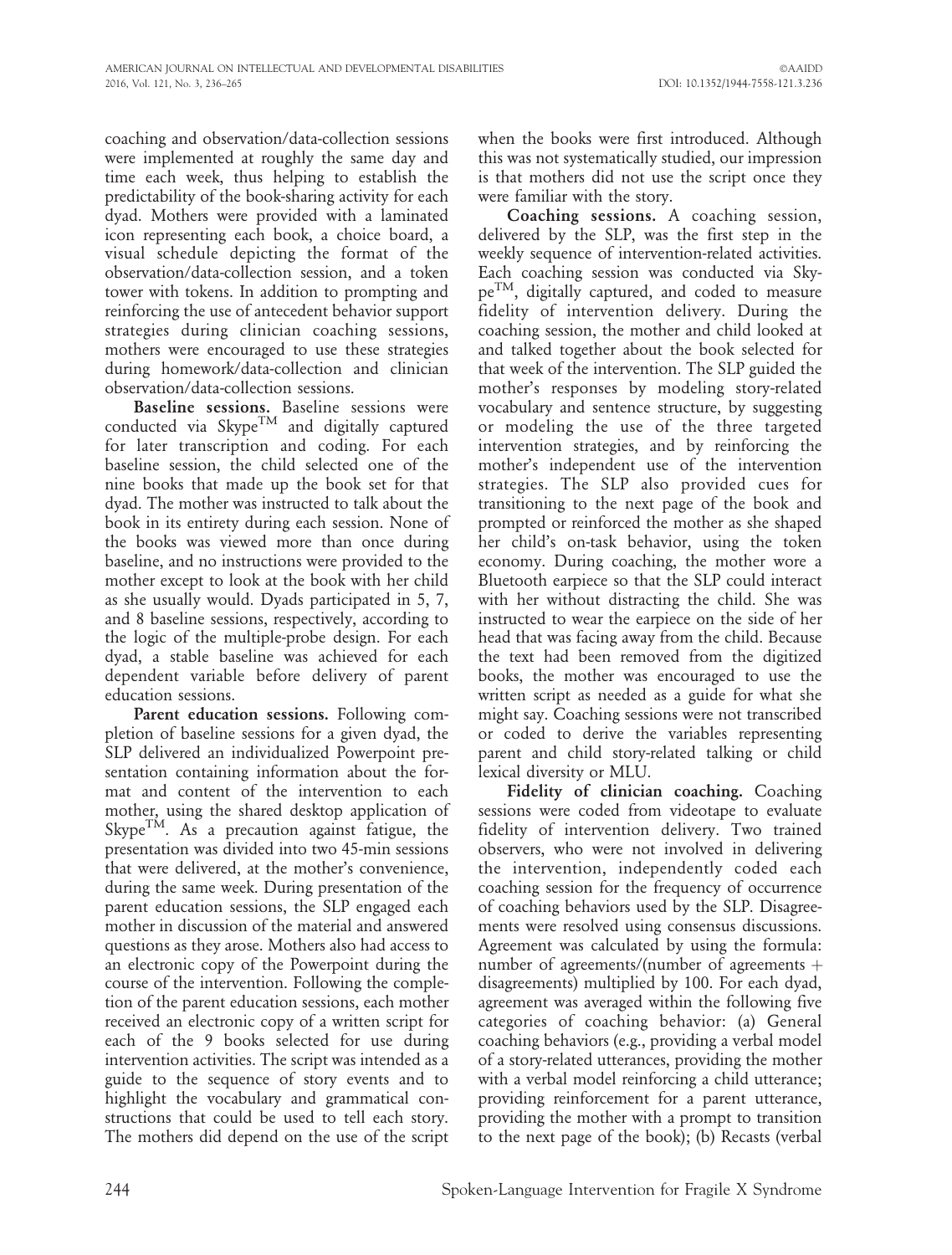prompt for mother to use a recast; verbal model of a recast; verbal reinforcement of mother for using a recast); (c) Wh-questions (verbal prompt for mother to use a wh-question; verbal model of a wh-question; verbal reinforcement of mother for using a wh-question); (d) Intonation prompt (verbal prompt for mother to use an intonation prompt; verbal model of an intonation prompt; verbal reinforcement for using an intonation prompt); and (e) Behavior management (prompt for mother to provide child with verbal praise; prompt for mother to provide token; verbal praise for mother's use of token). Means and ranges for each category of coaching behaviors, mean length of coaching sessions, and interobserver agreement for each dyad are summarized in Table 3.

Independent homework/data-collection sessions. The homework session was the second step in the sequence of weekly intervention activities

and provided a context in which to measure the mother's independent use of the strategies targeted during coaching sessions as well as the variables representing the child's spoken language (i.e., lexical diversity and MLU). Within 4 days of each coaching session, the mother was expected to share and discuss that week's story with her child; record the interaction using the Photobooth application on the iPad; and, subsequently, upload that recording to the clinical team using  $D$ ropbox<sup>TM</sup>. The mother was asked to read through the entire book with her child, just as the dyad had practiced during the coaching session, and she was allowed to use the written script if desired. The independent homework session could be completed at the mother's discretion, as long as the Clinician would have sufficient time to watch the video and provide feedback to the mother before the observation/

Table 3

Frequency and Percent Agreement for Clinician Coaching Behaviors

|                                          | Child Participant |           |                |  |  |  |
|------------------------------------------|-------------------|-----------|----------------|--|--|--|
| Categories of Clinician Coaching         | Allan             | Sam       | Jay            |  |  |  |
| General                                  |                   |           |                |  |  |  |
| Mean frequency                           | 35                | 48        | 33             |  |  |  |
| Range                                    | $5 - 65$          | $21 - 81$ | $12 - 53$      |  |  |  |
| Percent agreement                        | 86%               | 95%       | 91%            |  |  |  |
| Wh-Questions                             |                   |           |                |  |  |  |
| Mean frequency                           | 12                | 21        | 17             |  |  |  |
| Range                                    | $3 - 19$          | $12 - 32$ | $7 - 32$       |  |  |  |
| Percent agreement                        | 95%               | 98%       | 97%            |  |  |  |
| Recasts                                  |                   |           |                |  |  |  |
| Mean frequency                           | $\overline{7}$    | 20        | 8              |  |  |  |
| Range                                    | $0 - 19$          | $4 - 44$  | $2 - 20$       |  |  |  |
| Percent agreement                        | 86%               | 82%       | 88%            |  |  |  |
| Intonation prompts                       |                   |           |                |  |  |  |
| Mean frequency                           | 11                | $\tau$    | 8              |  |  |  |
| Range                                    | $0 - 25$          | $0 - 20$  | $3 - 13$       |  |  |  |
| Percent agreement                        | 95%               | 90%       | 97%            |  |  |  |
| Behavior management                      |                   |           |                |  |  |  |
| Mean frequency                           | $\overline{4}$    | 3         | $\overline{2}$ |  |  |  |
| Range                                    | $0 - 14$          | $0 - 7$   | $0 - 7$        |  |  |  |
| Percent agreement                        | 90%               | 85%       | 89%            |  |  |  |
| Mean length of coaching sessions (min:s) | 21:14             | 19:34     | 17:16          |  |  |  |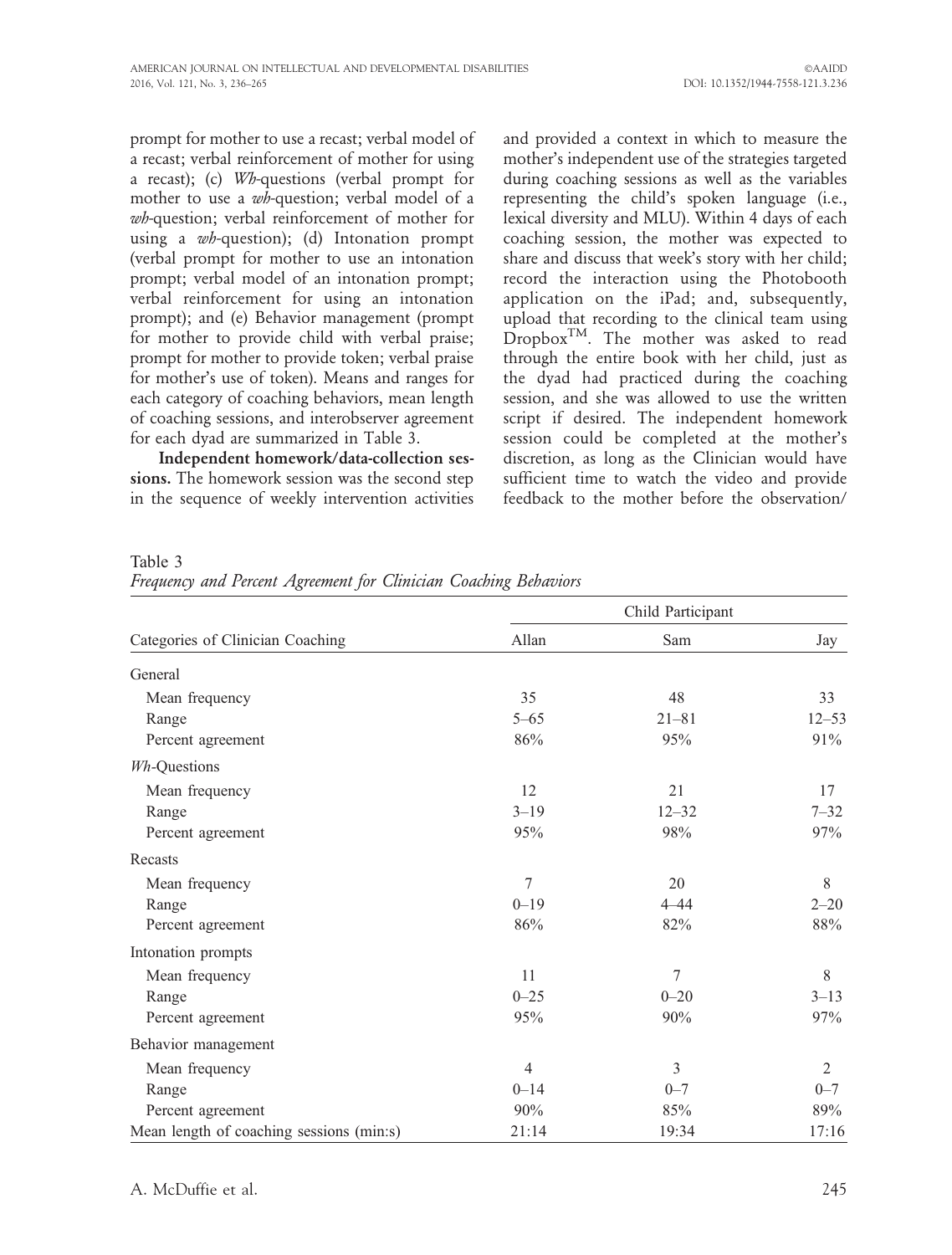data-collection session for that week. Homework/ data-collection sessions were transcribed and coded to derive the frequency of parent and child story-related utterances and the frequency of maternal use of the targeted intervention strategies. Child lexical diversity and MLU were generated by the transcription program.

Clinician feedback sessions. The Clinician reviewed the homework submitted by the mother and used this digitized videorecording to create clips illustrating parent use of the targeted intervention strategies. The clinician then participated in a SKYPE<sup>TM</sup> call with the mother and, using the videoclips or a brief transcription of various segments of the homework session, provided the mother with feedback about her performance and the child's responses, answered any questions posed by the mother, and engaged in joint problem solving relative to the child's behavior and spoken language. Clinician comments were also summarized in writing and sent to the mother electronically following each feedback session.

Observation/data-collection sessions. The final step in the sequence of weekly intervention activities consisted of the SLP and Clinician observing, via SKYPETM, as the mother-child dyad engaged in the shared book-reading activity. This session was digitally captured and provided a context, in addition to the homework/datacollection session, from which to measure the mother's use of targeted intervention strategies, as well as the variables representing the child's spoken language (i.e., lexical diversity and MLU). The difference between the independent homework/data-collection session and the observation/ data-collection session was that, in the latter, the SLP and Clinician were online and actively watching the session as it occurred in real time. Although the SLP and the Clinician observed and digitally recorded this session, they did not provide any feedback, coaching, or guidance to the mother.

To limit the number of times during the week that the dyad was required to be involved in a  $SKYPE<sup>TM</sup>$  call, data for observation sessions were collected immediately before, and during the same SKYPETM call as the coaching session for the subsequent week/book. For example, observation/ data collection for week 1 of the intervention was collected immediately before the coaching session for week 2 of the intervention. In other words, the observation/data-collection session represented the final intervention activity for a given week whereas the immediately following coaching session represented the initial intervention activity for the subsequent week.

During the observation/data-collection session, the mother was asked to share that week's selected book with her child and was allowed to use the written script if desired. The only substantive difference between the homework/ data-collection sessions and the observation/datacollection sessions was that the mother was free to initiate the homework session with her child at her own convenience, whereas the time selected for the observation sessions was prearranged and generally did not vary from week to week. Observation/data-collection sessions were transcribed and coded to derive the frequency of parent and child story-related utterances and the frequency of maternal use of the targeted intervention strategies. Child lexical diversity and MLU were generated for these sessions by the transcription program.

# Transcription, Coding, and Interobserver Agreement

Digitized videorecordings of baseline, homework/ data-collection and observation/data-collection sessions were (a) transcribed using SALT (Systematic Analysis of Language Transcripts; Miller & Iglesias, 2008), a software program that enables the systematic transcription of samples of spoken language. Transcription was completed by highly trained research assistants following the procedures described by Abbeduto, Benson, Short, & Dolish (1995). Transcription involves a first draft by a primary transcriber, feedback from a second transcriber, and final editing by the primary transcriber. Use of this process averages  $>90\%$ inter-observer agreement. Finalized SALT transcripts were used to generate a set of standard measures for both speakers, including: total number of utterances (TNU), total number of words (TNW), number of different words (NDW), mean length of utterance in morphemes (MLU), number of filled pauses (mazes), and total number of unintelligible utterances. Finalized SALT transcripts also were coded and analyzed to generate the following variables:

Maternal story-related talking. Maternal utterances that directly related to the semantic or conceptual content of the story included (a) models of story-related vocabulary and grammar (e.g., ''The duck is thinking about getting a flashlight.''), (b)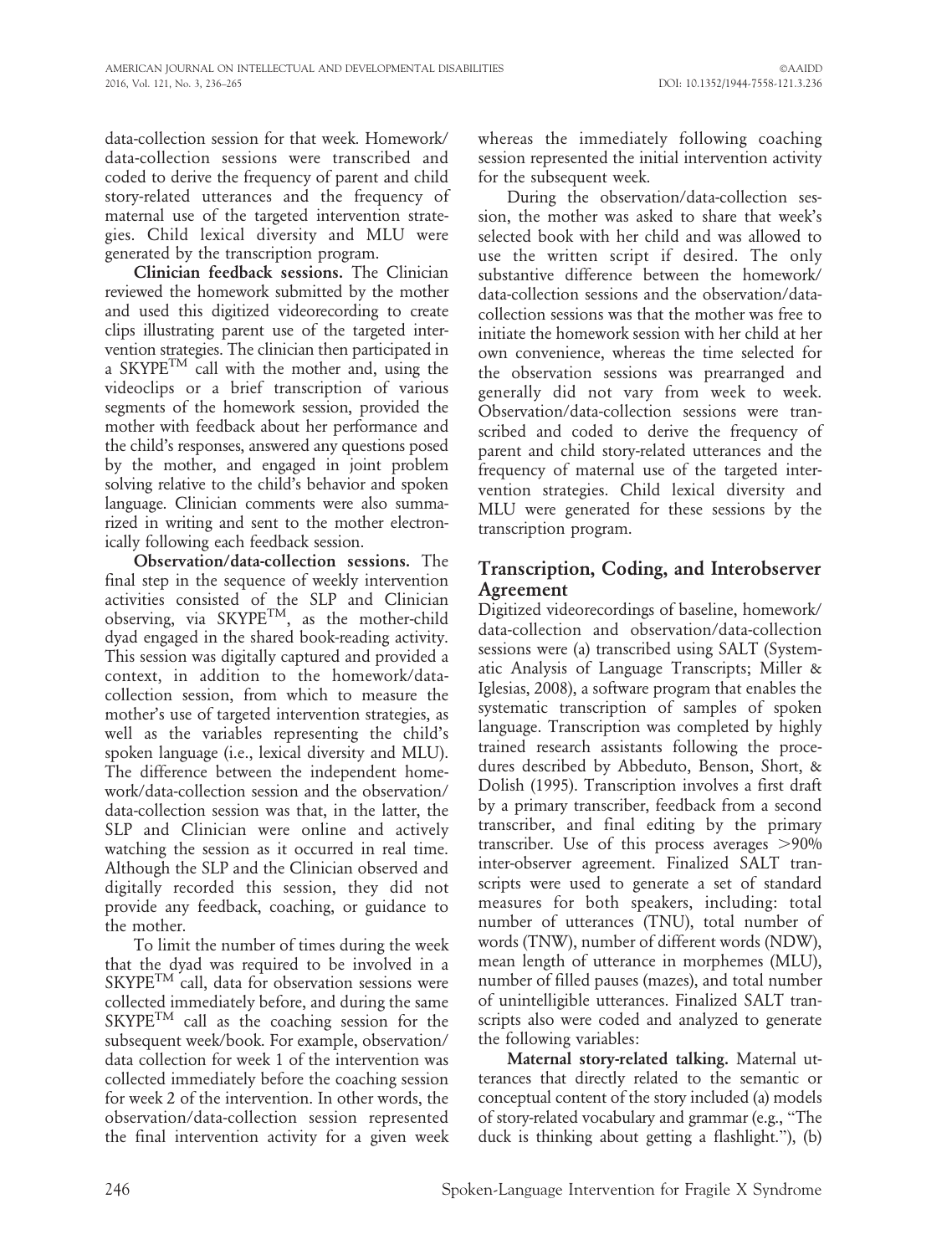general story prompts (e.g., ''How does the story start?''), (c) utterances that signaled transitions (e.g., ''Let's turn the page and see where the penguin will go next.''), and (d) use of a targeted intervention strategy (i.e., WH-questions, Recasts, Intonation Prompts). The following types of utterances were excluded from the count of maternal story-related utterances: (a) utterances judged to be unrelated to the story; (b) requests for labels and sound effects; (c) yes/no questions; (d) questions without interrogative reversals (e.g., ''The duck did what?''); (e) choice questions (e.g., ''Who was driving—the farmer or the goat?''); (f) utterances related to behavior management (e.g., ''Put your hands down''); and (g) maternal responses that consisted entirely of filled pauses, false starts, repetitions, reformulations, or interjections.

Child story-related talking. Child utterances which directly related to the semantic or conceptual content of the study were coded from the finalized SALT transcripts. This variable utilized the SALT variable generated for total child utterances and excluded child utterances that: (a) were repetitions of a previous utterance referring to the same page of the book; (b) were completely unintelligible; or (c) that consisted entirely of a filled pause.

Maternal use of WH-questions. Maternal story-related utterances that were in the form of a WH-question were coded to yield the frequency of WH-questions. WH-questions that were simple requests for labels were not included in the count of WH-questions.

Maternal use of Recasts. Maternal storyrelated utterances that were contingent upon and related to the meaning of the immediately preceding child utterance and which provided additional or corrective semantic or grammatical content were coded as Recasts.

Maternal use of Intonation Prompts. Maternal story-related utterances that provided a partial utterance ending with an expectant pause were coded as Intonation Prompts.

Interobserver agreement. Using the completed SALT transcription, the Clinician completed all primary coding and one of three additional trained observers independently coded each homework and observation session for interobserver agreement. Transcripts used for interobserver agreement were randomly selected and assigned. For each transcript used for interobserver agreement, the records for the both observers were compared on a point by point basis and

percentage agreement was calculated as: number of agreements divided by (number of agreements plus disagreements). This quotient was then multiplied by 100. Discrepancies were resolved by consensus discussion. Interobserver agreement for individually coded variables is presented in Table 4.

#### Results

### Intervention Effects on Story-Related Talking

Intervention effects on parent and child storyrelated talking are presented in Figure 1 for Allan, Sam, Jay, and their mothers. Parent and child use of story-related talking increased for each of the three dyads. For Allan, low and decreasing levels of storyrelated talking occurred during baseline  $(M = 48$ story-related utterances). His mother engaged in stable and very low levels of story-related talking during baseline ( $M = 7$  story-related utterances). After introduction of the intervention, maternal use of story-related talking immediately increased in level  $(M=146$  utterances for the first 3 intervention sessions) and remained higher than baseline levels with no overlap throughout intervention  $(M = 147)$ story-related utterances). After introduction of the intervention, Allan's use of story-related talking immediately increased in level  $(M=213$  utterances) and exhibited a slight upward trend. Allan produced more story-related utterances than his mother during all sessions. Both maternal and child use of story-related talking was observed to occur with moderate variability during intervention. Prior to Session 8, both Allan and his mother produced more story-related utterances during homework sessions than during data-collection sessions. Throughout the intervention, the duration of the parent-child interaction was longer during homework and observation sessions  $(Ms = 17:20$  and 16:24 min:s, respectively) relative to baseline sessions ( $M = 3:56$  min:s).

For Sam, low levels of story-related talking occurred during baseline  $(M = 42$  story-related utterances). His mother engaged in stable, low levels of story-related talking during baseline ( $M =$ 59 story-related utterances). Upon introduction of the intervention, maternal use of story-related talking immediately increased in level ( $M = 145$ story-related utterances across the first 3 intervention sessions), exhibited an upward trend following intervention session 8, and showed minimal overlap (i.e., during one homework session) with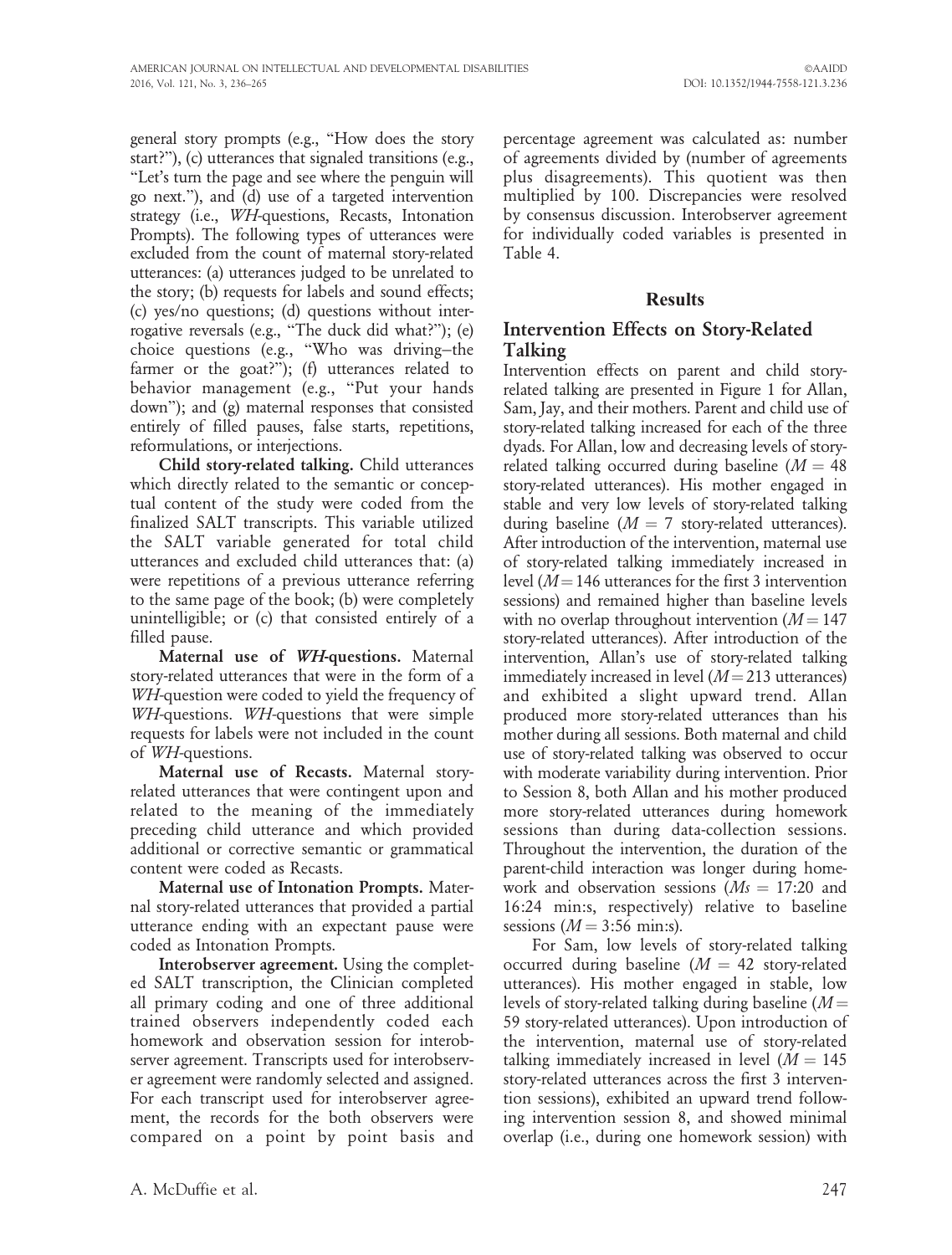#### Table 4

|                |                           | <b>Experimental Session</b> |                   |                       |  |  |  |  |
|----------------|---------------------------|-----------------------------|-------------------|-----------------------|--|--|--|--|
|                |                           | <b>Baseline</b>             | Homework          | Clinician Observation |  |  |  |  |
| Dyad           | Dependent Variable        | $M\%$ (range)               | $M\%$ (range)     | $M\%$ (range)         |  |  |  |  |
| 1 <sup>a</sup> | Child repetitions         | $91\% (67-100)$             | $79\%$ (53-100)   | $75\% (25-100)$       |  |  |  |  |
|                | Child nonstory utterances | 100%                        | $76\%$ (0-100)    | $91\%$ (64-100)       |  |  |  |  |
|                | Child mazes               | $80\%$ (0-100)              | $95\%$ (83-100)   | $97\%$ (86-100)       |  |  |  |  |
|                | Child story related       | 100%                        | $98\%$ (92-100)   | 98% (96-100)          |  |  |  |  |
|                | Child total utterances    | 99% (97-100)                | $97\% (92 - 100)$ | 96% (92-99)           |  |  |  |  |
|                | Parent response models    | 100%                        | $92\%$ (86-100)   | $90\%$ (82-98)        |  |  |  |  |
|                | Parent use of Wh-Question | $80\%$ (0-100)              | $93\%$ (82-100)   | $94\% (75 - 100)$     |  |  |  |  |
|                | Parent recasts            | $90\%$ (50-100)             | 88% (78-100)      | $87\%$ (68-100)       |  |  |  |  |
|                | Parent intonation prompts | 100%                        | 99% (96-100)      | 99% (88-100)          |  |  |  |  |
| $2^{\rm b}$    | Child repetitions         | $86\%$ (0-100)              | $92\% (0-100)$    | $79\% (0-100)$        |  |  |  |  |
|                | Child nonstory utterances | $86\%$ (0-100)              | $91\% (67-100)$   | 99% (91-100)          |  |  |  |  |
|                | Child mazes               | 100%                        | $79\%$ (0-100)    | $88\%$ (0-100)        |  |  |  |  |
|                | Child story related       | 99% (98-100)                | 99% (99-100)      | 100%                  |  |  |  |  |
|                | Child total utterances    | 99% (98-100)                | 99% (98-100)      | 99% (98-100)          |  |  |  |  |
|                | Parent response models    | $93\%$ (86-100)             | $87\%$ (72-97)    | 89% (85-97)           |  |  |  |  |
|                | Parent use of Wh-Question | $91\%$ (80-100)             | 92% (81-98)       | 93% (87-98)           |  |  |  |  |
|                | Parent recasts            | 89% (80-100)                | $87\%$ (65-96)    | $86\%$ (79-93)        |  |  |  |  |
|                | Parent intonation prompts | 100%                        | 100%              | 100%                  |  |  |  |  |
| $3^{\circ}$    | Child repetitions         | 100%                        | $96\%$ (50-100)   | $83\%$ (0-100)        |  |  |  |  |
|                | Child nonstory utterances | $85\%$ (0-100)              | $81\%$ (0-100)    | $90\%$ (50-100)       |  |  |  |  |
|                | Child mazes               | 100%                        | $83\%$ (0-100)    | 100%                  |  |  |  |  |
|                | Child story related       | 100%                        | 100%              | 100%                  |  |  |  |  |
|                | Child total utterances    | $99\% (97-100)$             | 99% (98-100)      | 99% (99-100)          |  |  |  |  |
|                | Parent response models    | $95\%$ (80-100)             | $90\%$ (79-100)   | $92\%$ (81-100)       |  |  |  |  |
|                | Parent use of Wh-Question | $96\% (67-100)$             | $91\% (72 - 100)$ | $92\%$ (83-100)       |  |  |  |  |
|                | Parent recasts            | $91\% (67-100)$             | $82\%$ (67-100)   | $91\%$ (70-97)        |  |  |  |  |
|                | Parent intonation prompts | 100%                        | 99% (94-100)      | 99% (96-100)          |  |  |  |  |

|                                              |  | Interobserver Agreement for Variables Coded From Baseline, Homework/Data Collection, and Observation/ |  |  |
|----------------------------------------------|--|-------------------------------------------------------------------------------------------------------|--|--|
| Data Collection Sessions: Means (and Ranges) |  |                                                                                                       |  |  |

a Dyad 1: 5 Baseline sessions, 11 Homework Sessions, 12 Clinician Observation Sessions

b Dyad 2: 7 Baseline sessions, 12 Homework Sessions, 12 Clinician Observation Sessions

c Dyad 3: 8 Baseline sessions, 12 Homework Sessions, 12 Clinician Observation Sessions

the baseline phase. Upon introduction of the intervention, Sam's use of story-related talking immediately increased in level  $(M = 147$  storyrelated utterances across the first 3 sessions;  $M =$ 132 story-related utterances across all intervention sessions), exhibited an upward trend following treatment session 8, and showed a minimal amount of overlap (i.e., during one observation session) with the baseline phase. Sam produced fewer story-related utterances than his mother during the majority of sessions. Both maternal and

child use of story-related talking was observed to occur with some variability during intervention. For Sam and his mother, the duration of the parent-child interaction was longer during both homework and observation sessions ( $Ms = 12:17$ and 14:37 min:s, respectively) relative to baseline sessions ( $M = 5:06$  min:s).

Finally, Jay and his mother had a relatively flat, low baseline ( $Ms = 25$  and 36 story-related utterances, respectively), and both showed an immediate increase in level of talking  $(Ms = 103$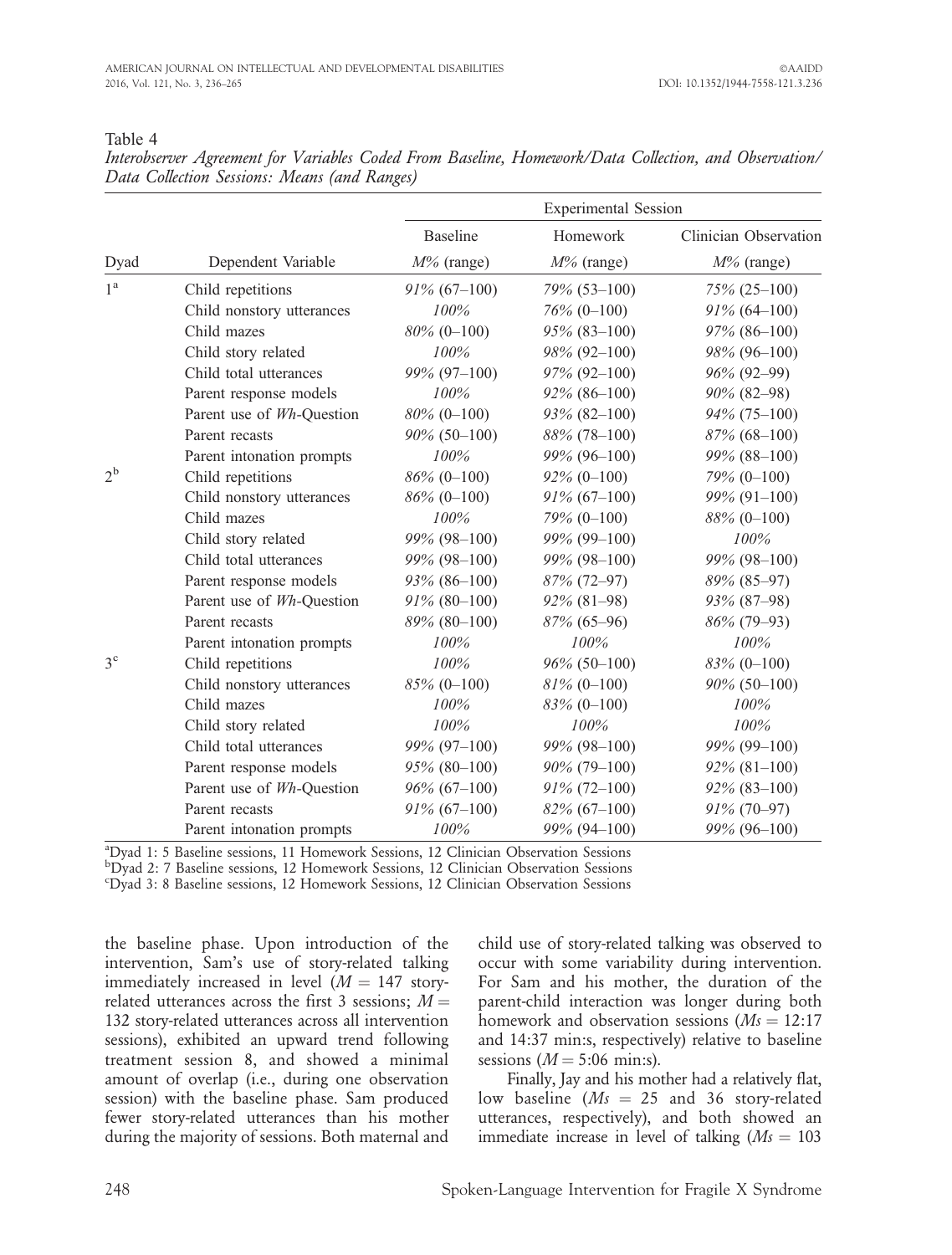

Figure 1. Child and parent story-related talking.

and 136 story-related utterances, respectively) when the intervention was introduced. During intervention, frequency of story-related talking by Jay and his mother did not overlap with the baseline phase. However, Jay's mother engaged in a higher frequency of story-related talking than did Jay. For this dyad, the duration of the parent-child interaction was longer during both homework and observation sessions ( $Ms = 12:09$  and 14:26 min:s, respectively) relative to baseline sessions  $(M = 3:42 \text{ min:s})$ .

# Maternal Use of Targeted Intervention **Strategies**

Results for maternal use of WH-questions are presented in Figure 2 for all mothers. Allan's mother engaged in consistently low to zero frequency of WH-questions during baseline sessions and demonstrated an immediate increase in the level of this targeted strategy when the intervention was introduced. Overall, her use of WH-questions increased relative to baseline  $(M =$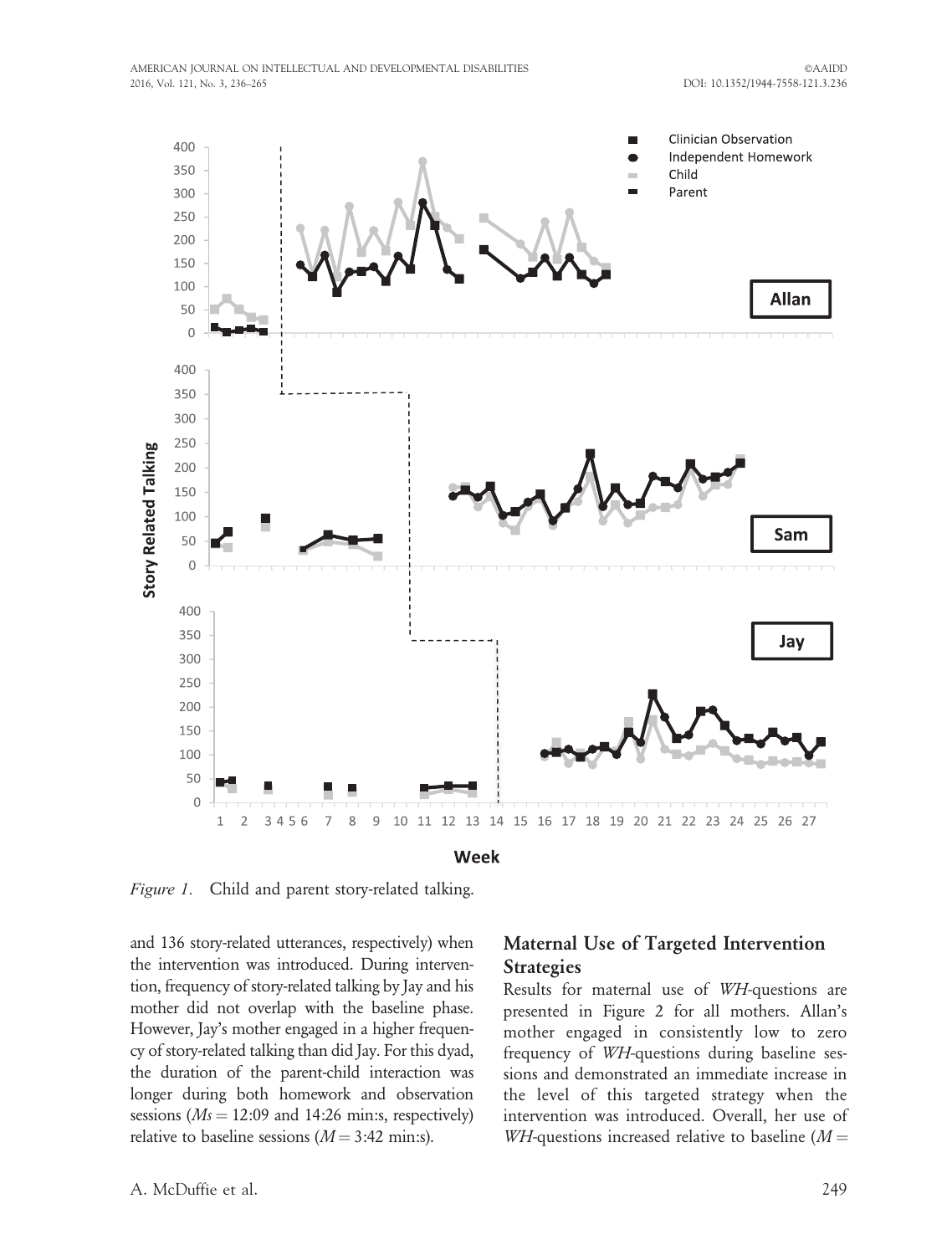

Figure 2. Frequency of parent strategy use: Wh-questions.

31 WH-questions), but was highly variable (Range  $= 10-66$  *WH*-questions). Specifically, during weeks 4 and 5 of the intervention, her use of WH-questions decreased in frequency. Two factors may account for this pattern. First, a substitute clinician conducted the coaching session during week 4, and her levels of coaching behavior were lower than in previous or subsequent sessions. Second, this clinician advised Allan's mother to focus on the use of Recasting during week 4, which may have influenced her use

of WH-questions and Intonation Prompts. Subsequent to week 5, use of WH-questions by Allan's mother steeply increased to a high of 34 and 30 WH-questions, respectively, during weeks 9 and 10 of the intervention. The frequency of WHquestions then decreased to just over 24 WHquestions per session and remained relatively stable with a slight decreasing trend for the remainder of the intervention. Maternal use of WH-questions remained above baseline levels throughout the intervention phase.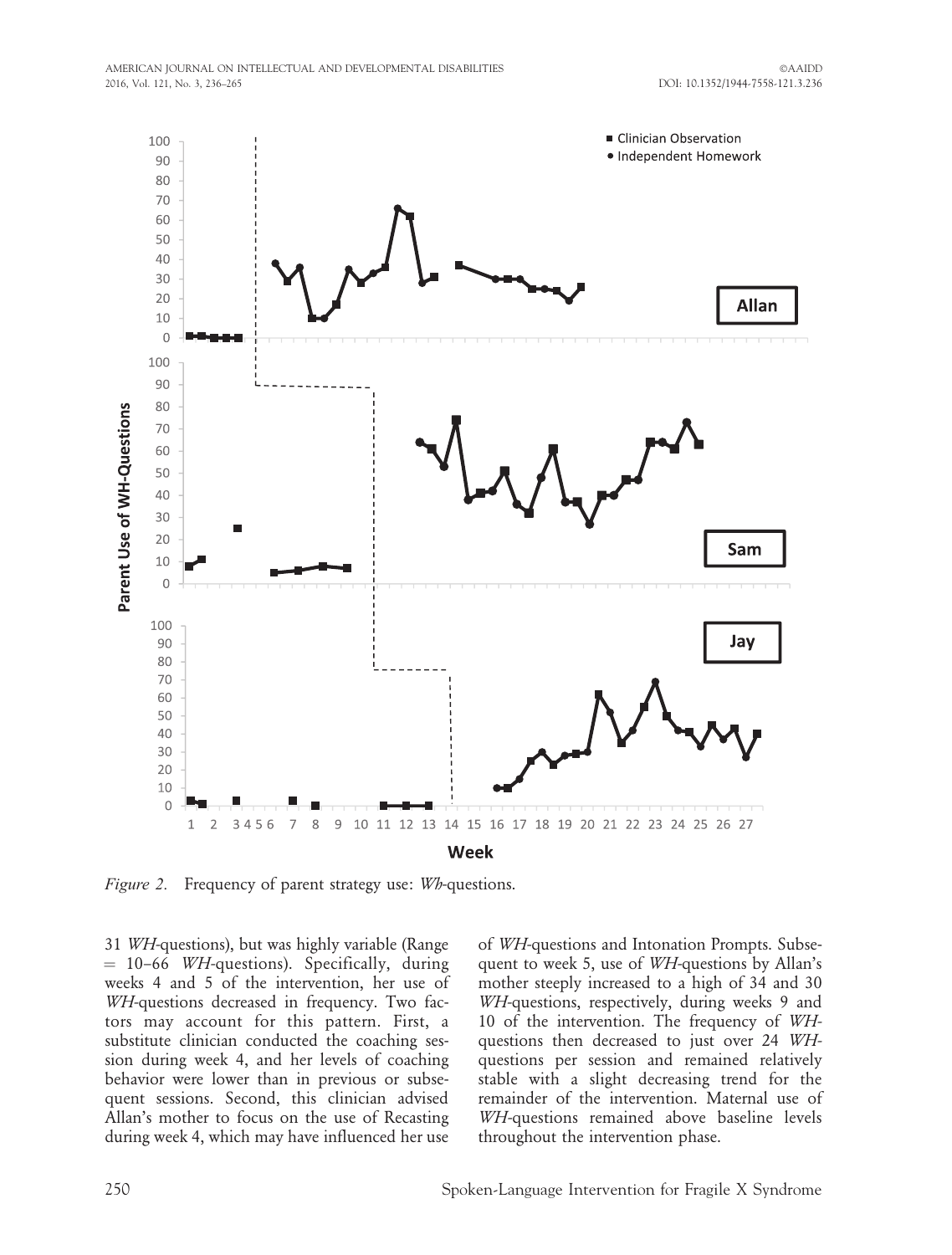During baseline, Sam's mother use WHquestions at a low level ( $M = 10$  WH-questions). Upon introduction of the intervention, she showed an immediate increase in the level of WH-questions ( $M = 63$  WH-questions during weeks 1 and 2 of the intervention) and, although her use of WH-questions was moderately variable (Range  $=$  27–73 *WH*-questions), only the frequency of WH-questions during Homework Session 8 overlapped with baseline levels.

Jay's mother consistently displayed a very low to zero level use of WH-questions during baseline sessions, followed by a small but immediate increase in the level of use of this strategy following the introduction of the intervention. Although the level of WH-question use was moderately variable (Range  $= 10-69$  WH-questions), the level of the data maintained a generally upward trend for the remainder of the intervention ( $M = 36$  WH-questions) and showed no overlap with baseline levels.

Results for maternal use of Recasts are presented in Figure 3. All of the mothers showed very low to zero level frequency of Recasts during baseline ( $M = 1$ , 8, and 7 Recasts, respectively). After the introduction of the intervention, Allan's mother showed an immediate, moderate increase in use of Recasts, which she maintained above baseline levels throughout the remainder of the intervention ( $M = 37$  Recasts). Her use of Recasts across sessions was highly variable (Range  $= 17-74$  Recasts).

After the introduction of intervention, Sam's mother showed an immediate, large increase in use of Recasts, which she maintained above baseline levels throughout the remainder of the intervention ( $M = 48$  Recasts), with little variability across sessions and an overall slight increasing trend.

After the introduction of intervention, Jay's mother showed an immediate, moderate increase in use of Recasts ( $M = 31$  Recasts) across the first 2 weeks of the intervention), which she maintained above baseline levels throughout the remainder of the intervention. Her use of Recasts was highly variable (Range  $= 19-91$  Recasts), with an increasing trend followed by a slight decreasing trend. Use of Recasts remained above baseline levels throughout the intervention  $(M = 51)$ Recasts), with zero overlap between baseline and intervention phases.

Results for maternal use of Intonation Prompts are presented in Figure 4. During baseline, Allan's mother engaged in low to zero

levels of Intonation Prompts ( $M = 1$  Prompt, *Range*  $= 0-5$  prompts). After introduction of the intervention, her use of Intonation Prompts showed a small but immediate increase  $(M = 8)$ Prompts) through week 4 of the intervention. A larger, delayed effect was observed beginning with week 7 of the intervention. Following week 9, use of Intonation Prompts continued at above baseline levels with moderate variability ( $Range = 12-$ 31 Prompts). Data for two homework sessions and one observation session during the first 4 weeks of the intervention overlapped with the first baseline data point.

During baseline, Sam's mother engaged in low-frequency use of Intonation Prompts ( $M = 6$ ) prompts). An immediacy effect was not observed for Intonation Prompts after introduction of the intervention. A delayed effect was observed beginning with a change in level at week 12 of the intervention and continued with a slight increasing trend through the remainder of the intervention. Fifty percent of the intervention data overlapped with the baseline data indicating that Sam's mother did not reliably acquire the spontaneous use of Intonation Prompts.

During baseline, Jay's mother engaged in low frequency use of Intonation Prompts  $(M = 4)$ prompts). A large immediacy effect was observed after introduction of the intervention. However, her use of Intonation Prompts temporarily decreased through week 4 of the intervention. Beginning with week 5 of the intervention, her use of Intonation Prompts increased and remained above baseline levels through the remainder of the intervention ( $M = 24$  prompts). During weeks 2, 3, and 4 of the intervention, data points for two homework and two observation sessions overlapped with the baseline data.

### Intervention Effects on Lexical Diversity and Grammatical Complexity

Intervention effects on lexical diversity and grammatical complexity are presented in Figure 5. In order to control for (a) duplications in the vocabulary words produced within baseline, homework, and observation sessions and (b) the differing numbers of books used during baseline and intervention sessions, we tallied the number of unique vocabulary words that were used within each session type (i.e., each different exemplar of a word was counted only once during baseline, homework or observation sessions). This sum was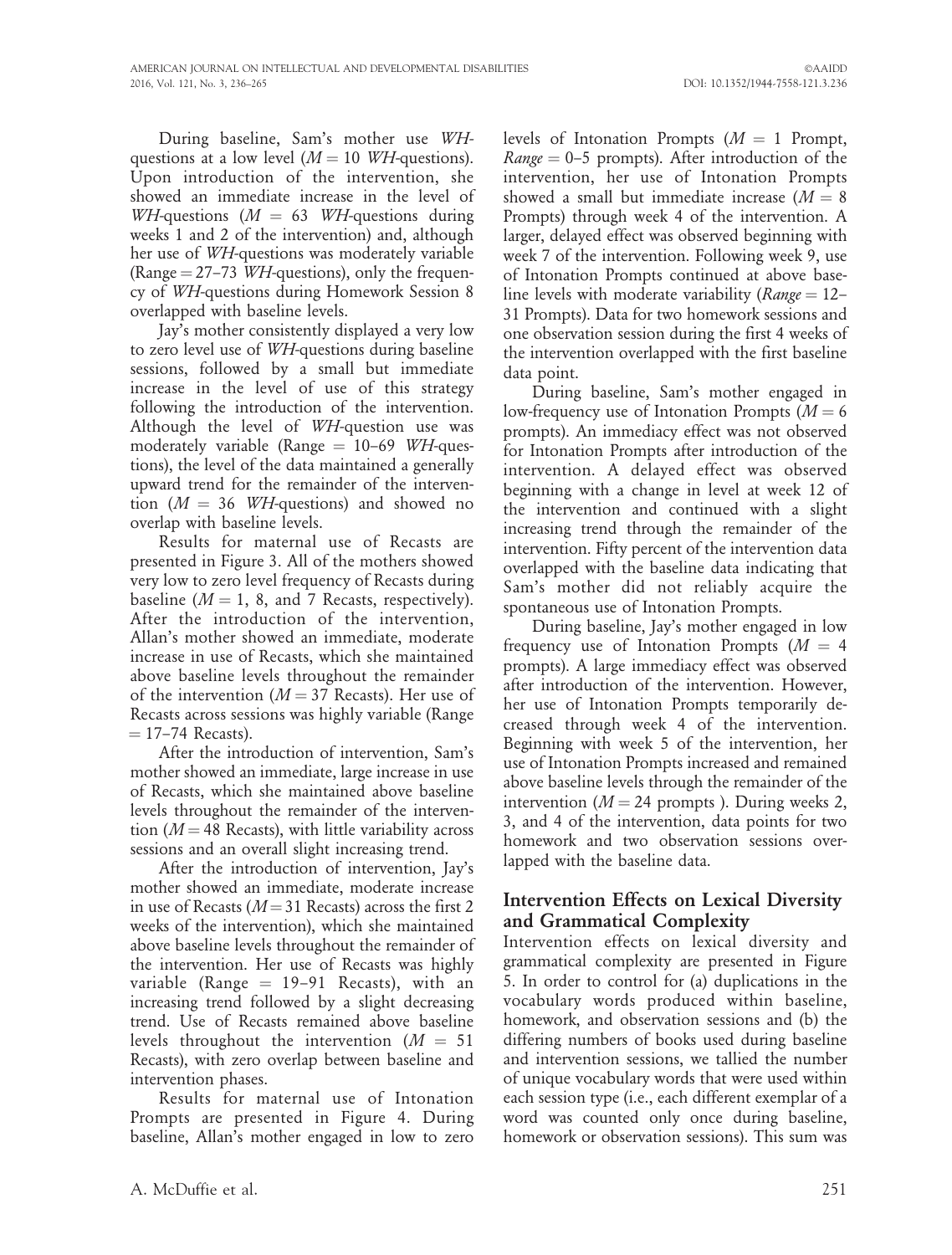

Figure 3. Frequency of parent strategy use: Recasts.

divided by the number of different books used during that phase of the intervention to yield a metric of unique vocabulary use per phase. Relative to baseline, all three boys increased the overall number of unique different vocabulary words they used during homework and observation sessions. Grammatical complexity was indexed through the use of mean length of utterance in morphemes and was generated by the SALT program. Sam and Jay, but not Allan, also

increased the mean length of the utterances they produced during intervention sessions.

Generalized effects of the intervention on child lexical diversity and grammatical complexity were measured during the narrative language sampling procedures and are presented in Table 5. Relative to the pre-intervention assessment, Sam and Jay increased the number of total words, total utterances, number of different words, and mean length of utterance produced in the narrative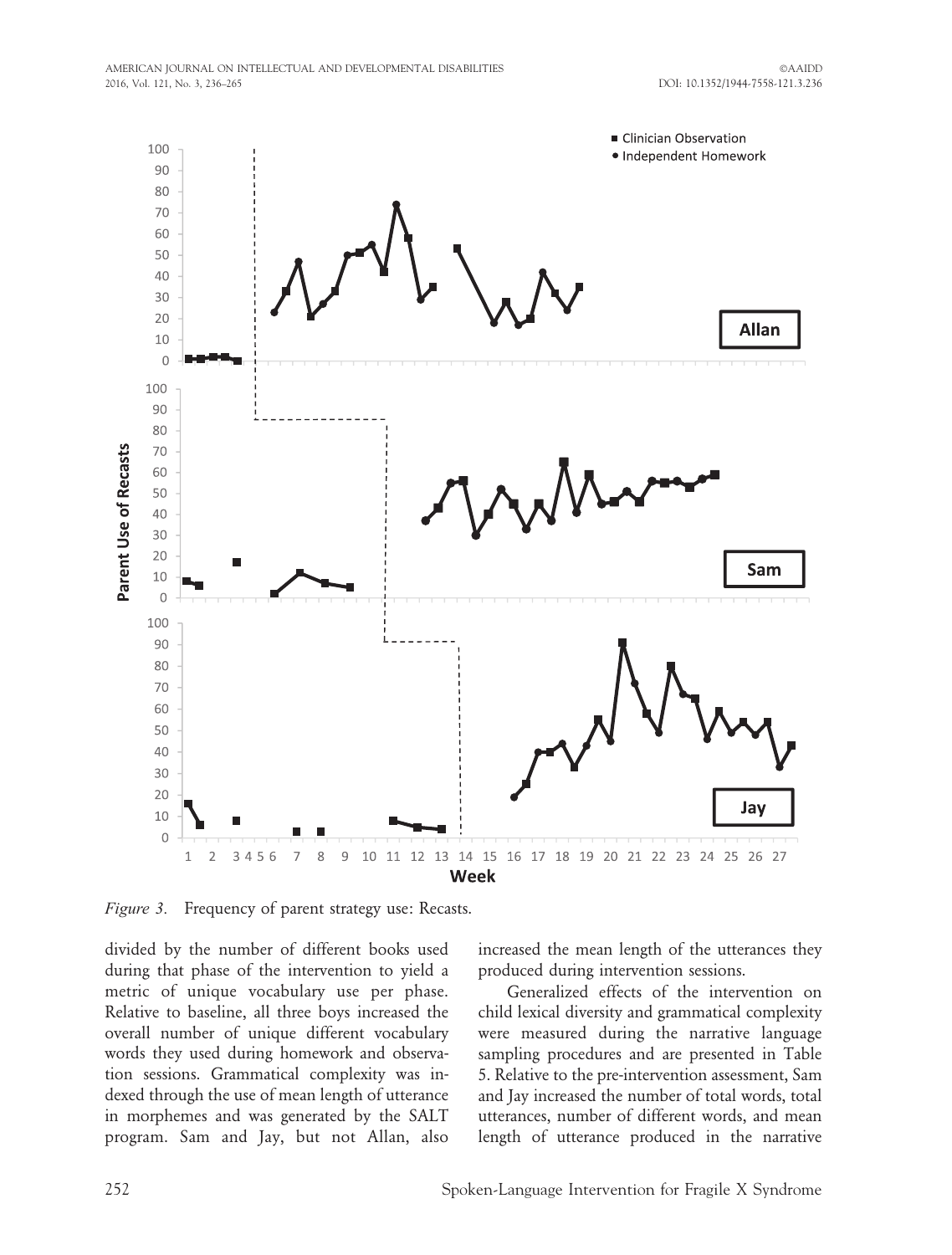

Figure 4. Frequency of parent strategy use: Intonation prompts.

language sample with their mothers. Allan had a large increase in total words and total number of utterances, but only a slight increase in number of different words and a decrease utterance length. During the narrative-language sample with an unfamiliar examiner, Allan and Sam increased the number of total words, total utterances, number of different words, and length of utterances they produced relative to baseline. Jay, however, had a postintervention language sample with the unfamiliar examiner that was almost 3 minute shorter than the preintervention sample.

As a result of this, the number of total utterances, total number of words, and number of different words that he produced were fewer than at the preintervention period. His MLU was approximately the across the two time points. It is important to note that the unfamiliar examiner did not use any of the targeted intervention strategies when implementing the narrative procedure and, in fact, used a style of interaction that was designed to minimize the examiner's contribution to the interaction.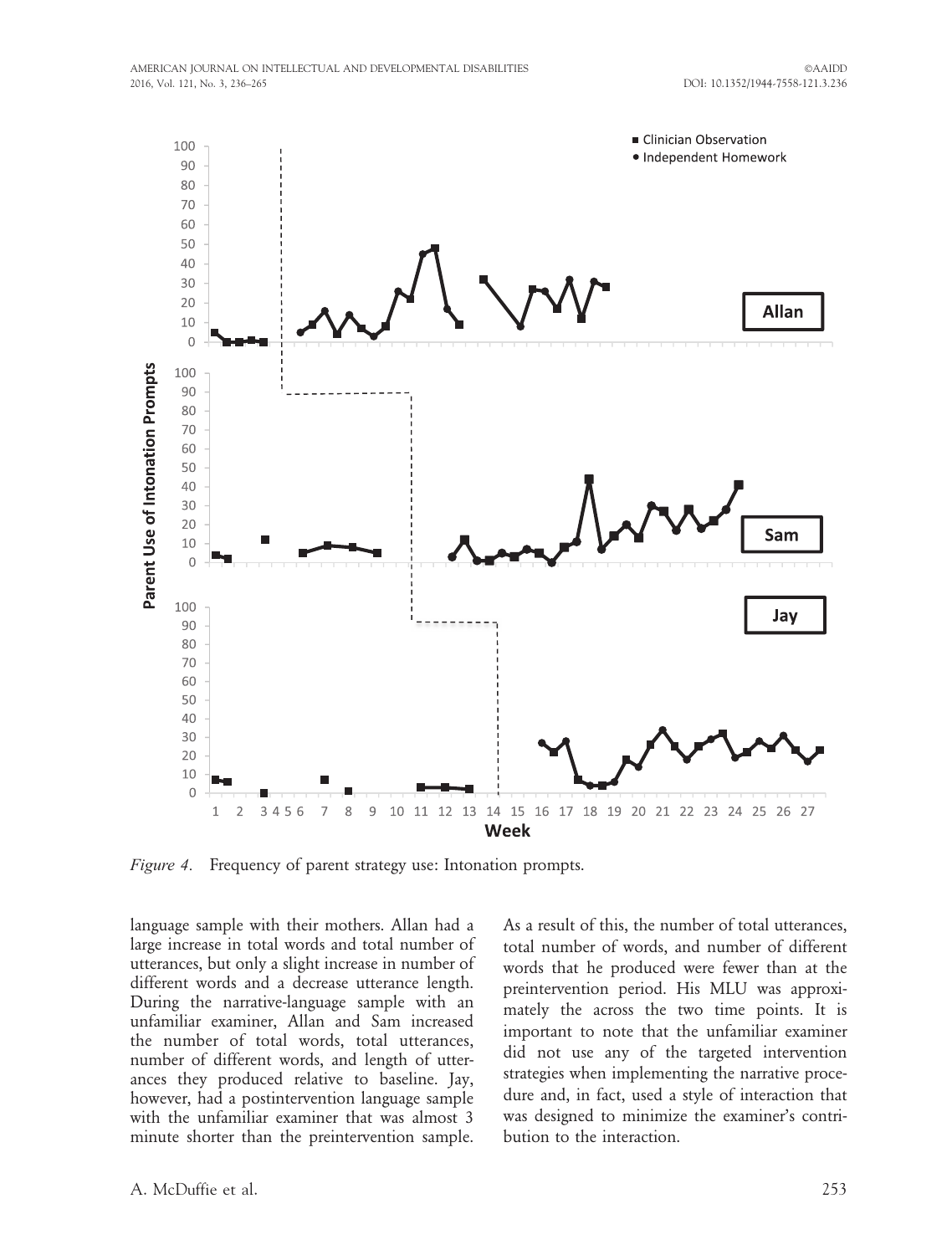

Figure 5. Child number of unique different words (NUDW) and mean length of utterance in morphemes (MLU) produced during baseline, independent homework, and clinical observation sessions. The number of different words represents the average number of unique words produced during the shared reading of each different book that was used during the three session types.

#### Parent Satisfaction

All three mothers participated in a debriefing with the SLP and Clinician at the conclusion of the postintervention visit to elicit feedback that could be used to modify the intervention in subsequent studies. Among other things, mothers were asked to describe their overall opinion about participation in the intervention, how easy or difficult it had been for them to learn the targeted strategies, their degree of comfort with the coaching process and the technology that had been used to deliver the intervention, whether they used the strategies at times during the day other than shared book reading, and whether they had shared the strategies with other individuals who interact with their child (i.e., teachers and therapists at school). Mothers reported a high degree of satisfaction with the intervention content; and each mother independently reported to us that school-based professionals had noticed an improvement in their child's spoken language during the intervention. Each of the mothers also indicated that they (a) were surprised at how long the boys were able to remain engaged in the book sharing activities and (b) were using the targeted intervention strategies outside of the treatment sessions.

#### Discussion

The goal of the current study was to examine a language intervention that targeted lexical diversity and grammatical complexity while scaffolding conversational turn-taking and topic maintenance for adolescent boys with FXS. The intervention was situated in shared story-telling, a treatment context that has frequently been used for younger children with a range of impairments affecting spoken language. Indeed, shared book reading has been termed a prototypical and iconic context for providing children with developmentally sensitive opportunities to learn language (Whitehurst & Lonigan, 1998). Clinician coaching was used to teach three evidencebased language-support strategies to participating mothers with the goal of increasing the quality of verbal language input provided to their children during intervention sessions. Mothers were also encouraged to use a set of antecedent behavior support strategies to decrease the likelihood that child challenging behaviors would interfere with the book-sharing activity. We reasoned that the combined use of a structured intervention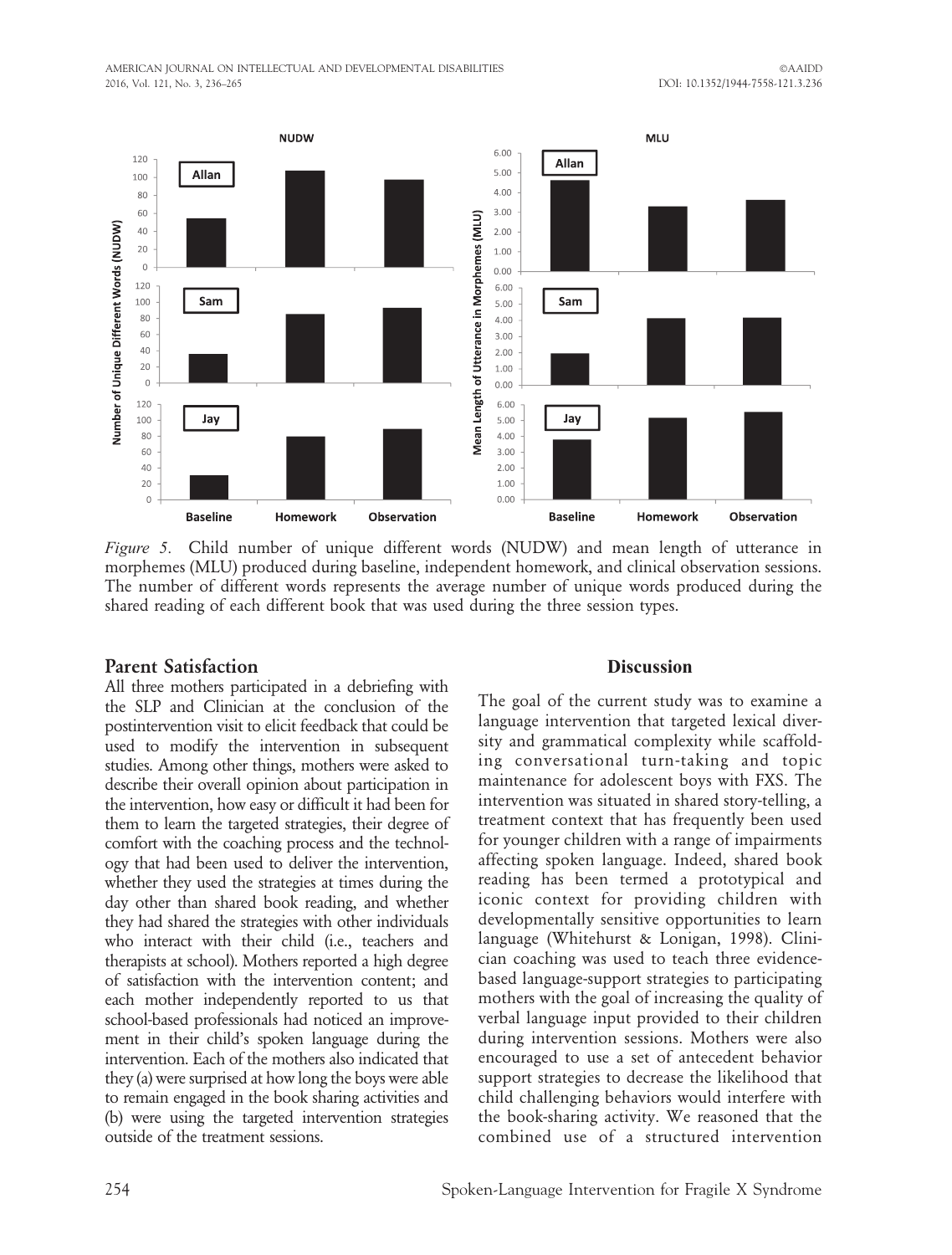|                        | Allan         |         |          | Sam           | Jay           |         |  |
|------------------------|---------------|---------|----------|---------------|---------------|---------|--|
|                        | Pre-TX        | Post-TX | $Pre-TX$ | Post-TX       | $Pre-TX$      | Post-TX |  |
| Narration: Mother      |               |         |          |               |               |         |  |
| Book                   | $\mathcal{C}$ | D       | D        | $\mathcal{C}$ | $\mathcal{C}$ | D       |  |
| Duration (min:s)       | 7:35          | 19:53   | 8:21     | 19:36         | 4:42          | 14:05   |  |
| <b>NDW</b>             | 137           | 158     | 82       | 203           | 45            | 139     |  |
| <b>MLU</b>             | 3.50          | 2.55    | 2.43     | 3.20          | 2.73          | 3.85    |  |
| Total child utterances | 146           | 276     | 105      | 274           | 33            | 124     |  |
| <b>TNW</b>             | 416           | 583     | 220      | 753           | 64            | 421     |  |
| Narration: Examiner    |               |         |          |               |               |         |  |
| <b>Book</b>            | A             | B       | B        | A             | A             | B       |  |
| Duration (min:s)       | 3:06          | 5:04    | 4:48     | 6:52          | 7:55          | 5:07    |  |
| <b>NDW</b>             | 38            | 60      | 45       | 99            | 146           | 58      |  |
| <b>MLU</b>             | 4.71          | 5.57    | 5.50     | 6.23          | 7.28          | 6.74    |  |
| Total child utterances | 31            | 47      | 21       | 66            | 75            | 23      |  |
| <b>TNW</b>             | 136           | 243     | 82       | 357           | 512           | 136     |  |

#### Table 5

Preintervention and Postintervention Expressive Language Sampling: Examiner and Mother

 $Note. NUDW = number of unique different words; MLU = mean length of utterance in morphemes; TNW = total number of univer.$ of words. Book  $A = Frog$  Goes to Dinner; Book B = Frog on His Own; Book C = Frog, Where Are You? Book D = One Frog Too *Many*. Pre-TX = Pretreatment Assessment. Post-TX = Posttreatment Assessment.

context, targeted language-support strategies, and antecedent behavior supports would increase the length of time children could remain actively engaged in a conversational interaction and, thus, continue their exposure to enriched verbal language input (i.e., diverse vocabulary and more advanced sentence structure). The intervention was delivered through the use of distance videoteleconferencing, which has the potential to reach families who might otherwise not have access to intervention services. As a result of the intervention, all three boys demonstrated increases in lexical diversity and two of the three boys demonstrated increases in grammatical complexity during shared storytelling activities with their mothers. Two of the three boys demonstrated generalized improvements in both lexical diversity and grammatical complexity. To our knowledge, this is the first study to directly evaluate the results of a spoken-language intervention for adolescent males with FXS.

#### Intervention Effects

During the intervention sessions, each mother was asked to maintain the conversational interaction

with her child until they had jointly looked at all of the pages of a selected book. Thus, the length of the conversational interaction, during which data were collected, was determined by the time it took to share a book from beginning to end. Relative to baseline sessions, all three dyads increased the amount of time they spent jointly engaged and the amount of story-related talking that was produced during each shared book-reading interaction. Behavioral engagement, with numerous embedded opportunities for child responses (Sutherland & Wehby, 2001), can be considered an index of active participation in learning activities. Active engagement provides a platform for early literacy learning and is considered to be crucial for later academic achievement, self-regulation, and socialemotional development (Hughes & Kwok, 2006). Although most research examining the longitudinal effects of children's active engagement has involved preschool-aged children enrolled in classrooms (c.f., McWilliam, Trivette, & Dunst, 1985), the same facilitative effects of active engagement should be observed as a result of the sustained interaction between a verbally responsive parent and her child with intellectual disability; that is, verbally responsive parenting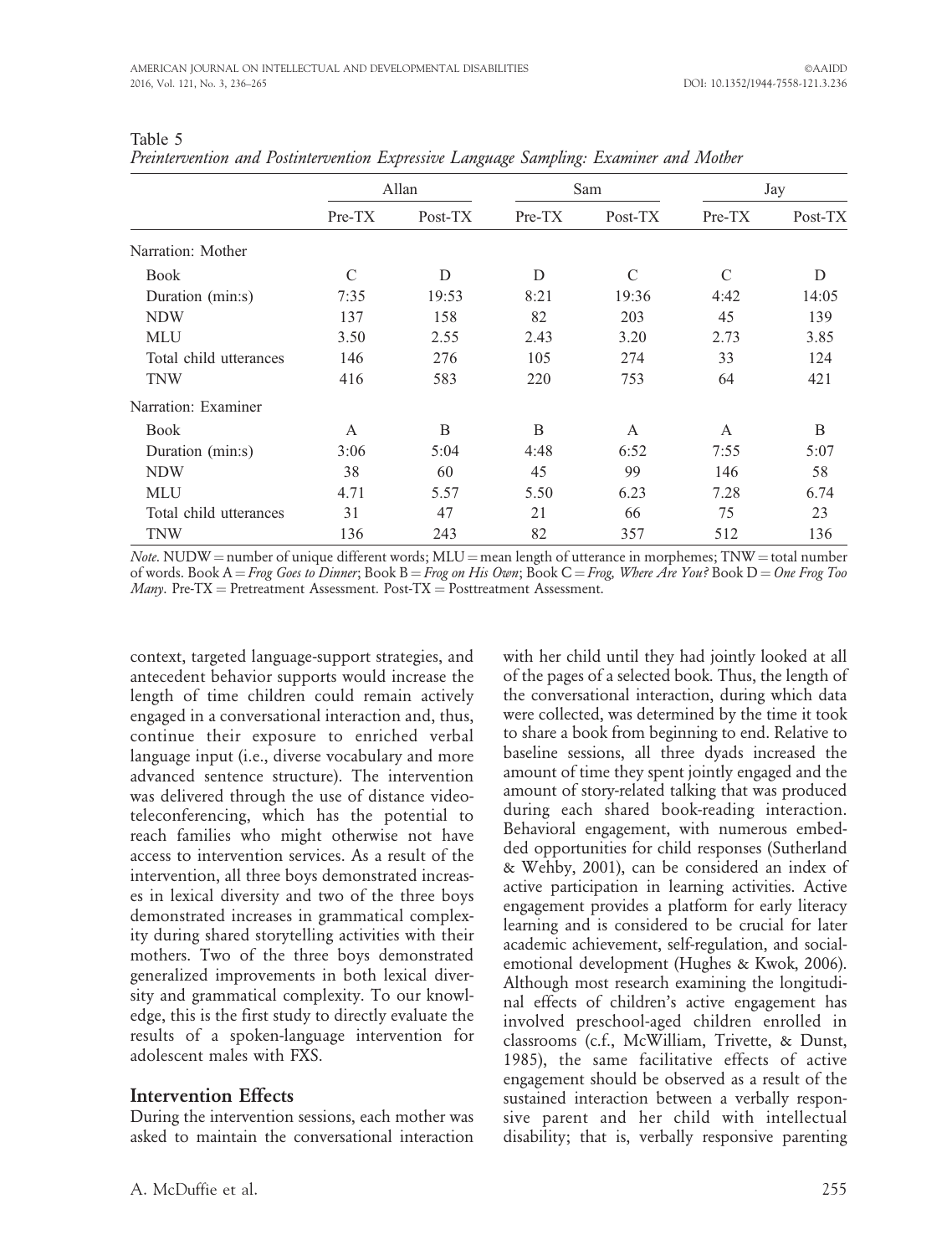practices should moderate the effects of child engagement on positive child language outcomes (Liew, Chen, & Hughes, 2010; Williford, Maier, Downer, Pianta, & Howes, 2013). Establishing a routine context within which a child can be actively engaged in the learning activity should be particularly valuable to children with FXS who are known to have attentional challenges.

In general, increases in story-related talking were observed for both members of each dyad during homework sessions, which were independently initiated and recorded by the mother, as well as during data-collection sessions, which were initiated, observed, and recorded by the SLP and Clinician. On average, the duration of time spent engaged in during observation sessions was longer than the duration of time spent engaged during homework sessions for two of the three mothers. This finding suggests that the presence of the clinician, even when no active coaching was involved, may have encouraged the mother to spend more time scaffolding the interaction with her child.

Not only was the duration of engagement in the book-sharing activity increased, but both members of each dyad also increased the absolute frequency of story-related talking that was produced. Thus, during the shared storybook interaction, mothers modeled more diverse vocabulary words and more advanced grammatical structures for their children, provided verbally responsive language input by using Recasts, and helped to maintain the shared topic by using WH-questions. Similarly, mothers encouraged child participation and the child's use of newly introduced vocabulary words by providing Intonation Prompts. Taken together, the data suggest that participation in the intervention increased both the quality and quantity of verbal language input the children received. Such findings support the importance of active child engagement in the book-sharing activity accompanied by increases in maternal responsiveness (Kaderavek, Pentimonti, & Justice, 2014). The behaviors of mothers during the shared book-reading sessions incorporated four key aspects of responsivity: (a) contingent responding; (b) affective support; (c) following into the child's attentional focus; and (d) rich language input (Landry, Smith, Swank, & Guttentag, 2008).

The three intervention strategies that were taught the mothers are similar to some of the prompts and responding techniques used in

dialogic reading, a well-established method that uses shared storybook reading to support language growth in young children (Justice & Pullen, 2003). In general, strategies used in dialogic reading programs include providing numerous opportunities for the child to respond; asking children open-ended questions about story characters, settings, and events; expanding on children's answers; correcting inaccurate responses; providing praise and encouragement; and building on children's interests (Morgan & Meier, 2008). In the current study, we also included the use of Intonation Prompts, which provides a grammatical frame to elicit a known vocabulary word (Bradshaw et al., 1998). In terms of the mother's acquisition of the three intervention strategies, all three mothers increased their spontaneous use of the WH-questions, which functioned to elicit child utterances, and Recasts, which provided developmentally advanced language contingent on the child's previous utterances. Two of the three mothers also increased their spontaneous use of Intonation Prompts. It was our clinical impression that Intonation Prompts were the most difficult strategy to teach to the mothers. Additionally, this strategy had a much lower frequency of use than the other two strategies. Both WH-questions and Intonation Prompts functioned to elicit child utterances. WH-questions may have been easier for mothers to use, given that asking questions was a strategy mothers were already familiar with using during conversational interactions with their children. That is, mothers used many questions during baseline (although most of these were yes/no questions, choice questions, questions that did not include story content, e.g., ''What is that?'' and poorly phrased questions, e.g., ''The duck went where?'') and perhaps more easily shifted to the use of WH-questions. Intonation Prompts, on the other hand, are not typically used in everyday conversation and needed to be acquired and practiced by the mothers. In examining the data, it appears that Sam's mother was using WHquestions rather than Intonation Prompts to elicit responses from Sam. In fact, she often used a question word when attempting to produce an Intonation Prompt (e.g., "The turtle went where?''). After week 7 of the intervention, her use of Intonation Prompts began to increase and no longer overlapped with baseline levels. In future iterations of this intervention, additional exemplars of this strategy, as well as increased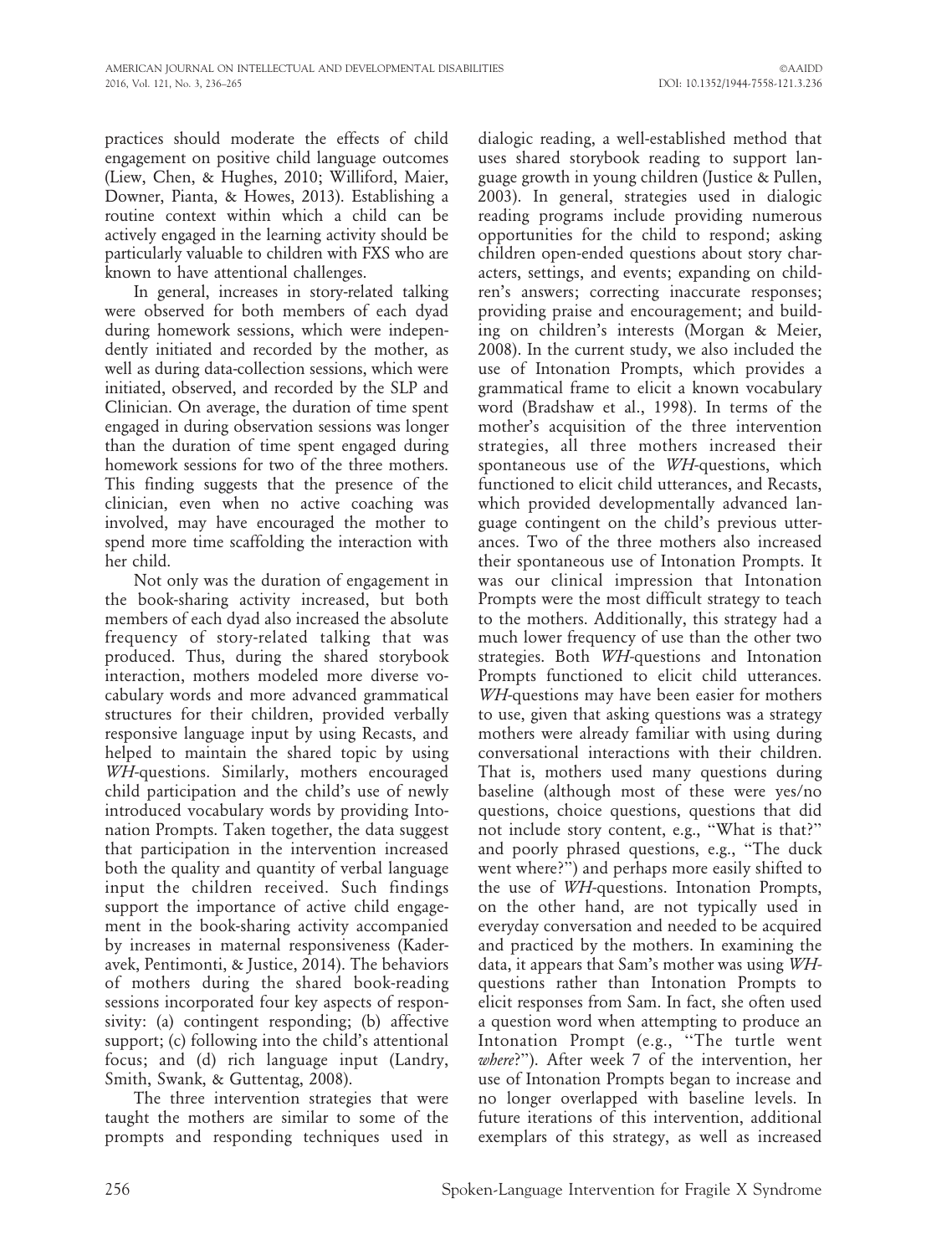opportunities to practice Intonation Prompts during coaching and feedback sessions, may need to be provided.

Intervention effects on structural aspects of child spoken language were examined by measuring the number of different unique words children used, as well as the complexity of their spoken utterances during baseline, independent homework, and observation sessions. With regard to vocabulary, each of the three boys increased the number of unique vocabulary words produced when sharing each book during homework and observation sessions relative to baseline sessions. Thus, participation in the intervention provided each boy with regular opportunities to practice using a broader variety of spoken vocabulary words than they likely would have used without the intervention.

With regard to the complexity of the grammar produced during intervention sessions, two of the boys (Sam and Jay) showed an increase in mean length of utterance relative to baseline whereas one participant (Allan) showed a decrease. One potential explanation for the reduction in MLU that was noted for Allan is that his utterances during baseline often were grammatically correct but not semantically or conceptually meaningful. For example, when narrating the book Cow Can't Sleep during baseline, Allan said, "The cow liked to boom at an entire hole.'' This utterance contains 10 morphemes but does not make conceptual sense. Similarly, Allan produced the utterance, ''And the horse friend helps the pig get out his old coconuts.'' Sentences such as these might have inflated Allan's baseline MLU. Additionally, Allan frequently repeated the last several words of his mother's utterances during treatment sessions. For example, when Allan's mother said, ''Harry felt sad because the family did not recognize him,'' Allan repeated, ''recognize him''. When Allan's mother said, ''They didn't recognize Harry because he was so dirty,'' Allan repeated ''So dirty.'' Brief repetitions such as these may have served to lower Allan's treatment MLU. It should be noted that, in some of these overlapping utterances, Allan's mother could have used an Intonation Prompt because Allan could potentially have completed the utterance independently.

Thus, lengthy but conceptually invalid utterances may have served to increase Allan's MLU during baseline. Conversely, immediate partial imitations of his mother's preceding utterances may have served to decrease Allan's MLU during treatment sessions. To examine the former explanation, we coded Allan's baseline, homework, and observation/data-collection sessions to identify the proportion of child utterances that were conceptually inadequate. In support of our working hypothesis, coding revealed that, on average, over 21% of Allan's baseline utterances were semantically incongruous whereas less than 2% of utterances were semantically incongruous during treatment sessions. We then recalculated Allan's MLU using only semantically correct utterances and after removing utterances that were in direct or partial imitation of his mother. We also excluded Allan's responses to intonation prompts (which were likely to be a single word). There was still a difference, however, favoring baseline MLU (4.30 words during baseline vs. 3.70 during treatment). It might be possible that the increased amount of talking by Allan's mother during treatment sessions decreased Allan's opportunities to produce longer utterances; and this is something that should be carefully monitored in future studies. Additionally, it should be noted that Allan had fewer than 50 semantically correct utterances in four of the five baseline sessions resulting in a limited sample of utterances from which to compute MLU. Thus, Allan's baseline MLU may not have been representative of his actual language ability. In fact, some researchers suggest that MLU levels exceeding 3.0 are less closely associated with grammatical development relative to lower levels of MLU (Scarborough, Rescorla, Tager-Flusberg, Fowler, & Sudhalter, 1991); that is, utterances can include content words that inflate MLU without necessarily being grammatical (Eisenberg, Fersko, & Lundgren, 2001). Regardless of the explanation, however, it can be concluded that the intervention had positive effects in the domain of expressive vocabulary and that Allan used more utterances that were semantically meaningful and related to the events in the story during treatment sessions.

During the intervention, mothers were taught to respond to semantically incongruous utterances by providing a corrective model, by using a whquestion to clarify Allan's meaning, or by using an intonation prompt to elicit an appropriate vocabulary word. The use of corrective feedback (which is also a part of dialogic reading interventions; Whitehurst et al., 1994) serves to highlight one of the advantages of using shared storytelling to structure a language intervention session for boys with FXS; that is, boys with FXS frequently use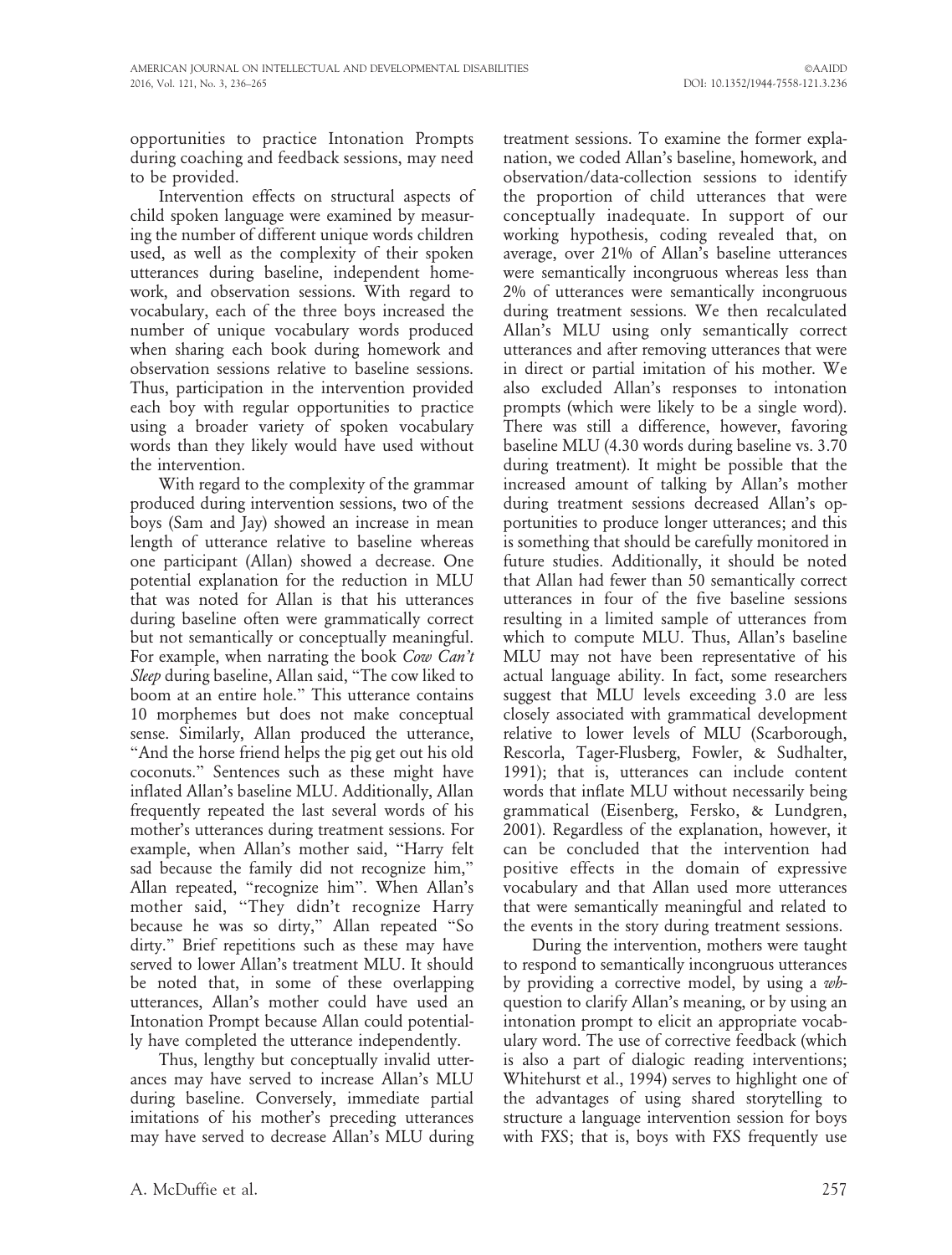tangential and repetitive utterances during conversational interactions. Maintenance of a shared topic, scaffolded by an illustrated book, not only helped to constrain child responses and keep the conversation on track, but also provided an indication as to what semantic content the child might be trying to express. In this way, mothers were able to provide feedback to help their child more accurately express their intended meanings.

During the narrative-language sample with their mothers at the postintervention, all of the boys remained engaged in the task for a longer duration of time relative to the pre-intervention narrative and produced more total words and utterances. All three boys also produced a more diverse set of vocabulary words during the postintervention sample, although improvement in the number of different words was not as striking for Allan as for Sam and Jay. As was the case during intervention sessions, Allan's MLU was shorter in the postintervention sample. In addition to examining the proximal effects of the intervention, narrative-language sampling with an unfamiliar examiner was used at the preintervention and postintervention time points to provide a context for evaluating the generalized effects of the intervention on the boys' spoken-language use. In the generalization context at the postintervention assessment, two of the three boys (Allan and Sam) stayed engaged in the narrative task for almost 2 min longer than they had before the intervention. These boys produced more total words and utterances than they had before the intervention. Additionally, they demonstrated a more diverse vocabulary and longer MLU relative to the sample with the unfamiliar examiner that was collected before the intervention. One interpretation of Jay's lack of generalized gains in vocabulary and mean length of utterance at the posttest may be that he was just in a hurry to complete the session and, therefore, did not stay engaged and perform at an acceptable level.

It is important to note the increased duration of time the boys were able to remain engaged in the narrative-language sampling procedure at the postintervention assessment, an increase that is particularly noteworthy when interacting with their mothers. As previously mentioned, boys with FXS have difficulty sustaining their attentional focus; a behavioral characteristic that almost certainly has a negative effect on the ability to stay on topic and engage in sustained conversational interactions. By increasing the amount of time

that a child remains engaged in a conversation, parents can increase the amount of responsive verbal language the child receives. Over time, increasing child exposure to developmentally advanced models of vocabulary, grammar, and syntax should have a positive effect on spokenlanguage growth. Although it is clear that the mothers had learned to increase the duration of interaction with their children by using the three targeted intervention strategies, as well as the antecedent behavior supports, both Allan and Sam increased the duration of their narratives with an unfamiliar examiner who used the same interaction style as had been used during the preintervention narrative-language sample.

### Limitations and Future Directions

Although these preliminary results are promising, there are several limitations that should be mentioned and many future directions to explore. One limitation involves the digitized books that were used during the intervention. These books varied in length from 14 to 30 pages, a discrepancy that almost certainly affected the duration of the book-sharing interaction, as well as the diversity of vocabulary words that were used. Future replications and extensions of this intervention approach should standardize the length of the books used.

The goal in designing the weekly structure of intervention activities was threefold. First, the boys needed to have sufficient familiarity with each book used during the intervention to understand the gist of the story, to be able to predict the events in the story, and to be exposed to new vocabulary words. Second, we needed to provide each mother with ample opportunities to practice the use of the three targeted intervention strategies and to incorporate the feedback received in real-time during clinician coaching sessions. Finally, the clinicians needed to have the chance to provide the mother with additional feedback after practicing the booksharing activity independently (i.e., during homework). Thus, four intervention-related activities were delivered each week: clinician coaching, independent homework/data-collection, clinician feedback, clinician observation/data collection. The clinician feedback session that followed the independent homework session only involved the mother and the clinician; the child did not participate in this session. These sessions tended to vary in length, and their format changed over the course of the intervention. The clinician and the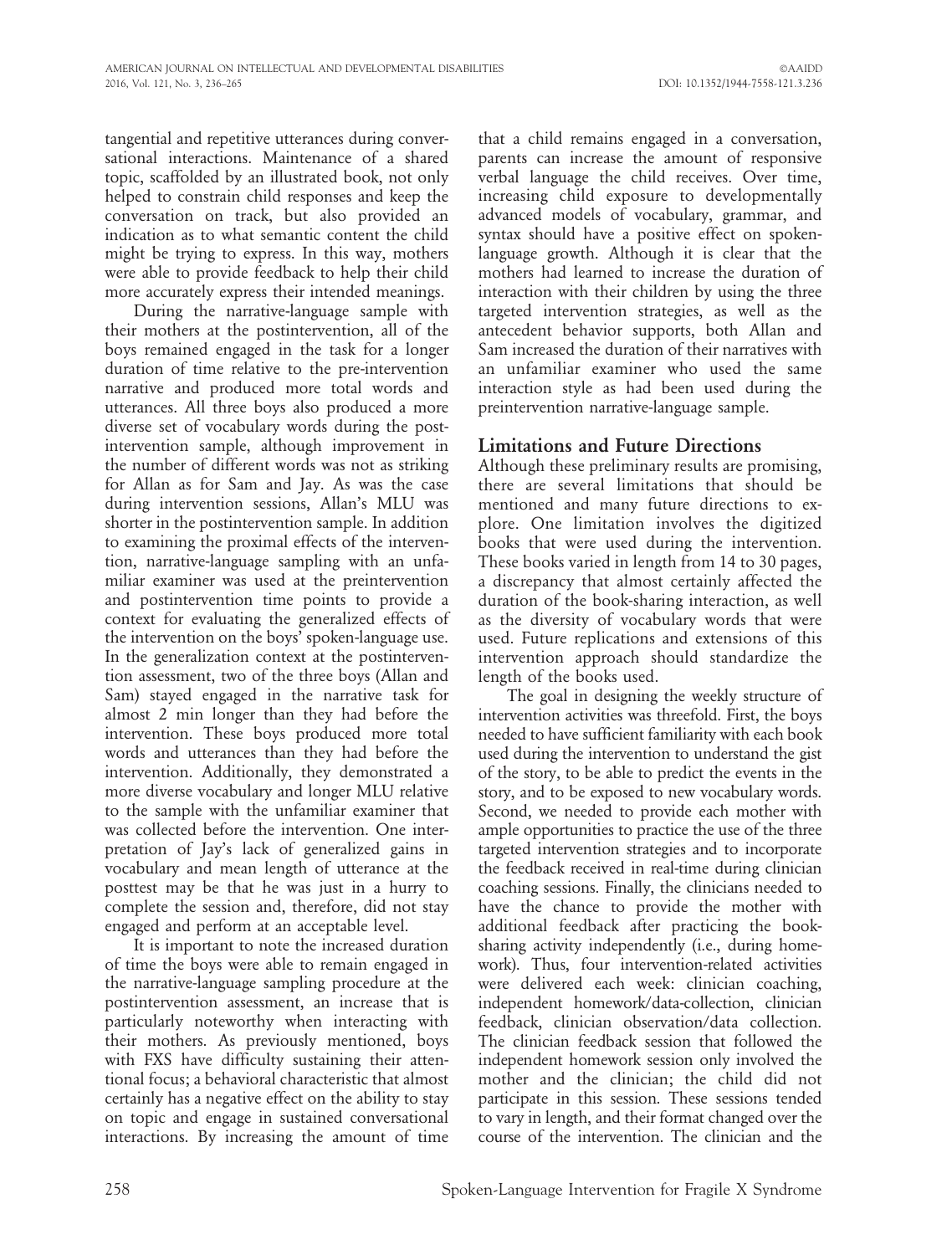mother would typically watch and discuss video clips from the independent homework session, and the clinician would sometimes provide written feedback. It is possible that a more structured session that incorporated written feedback, a review of the homework video, as well as periodic revisiting of the strategies and the rationale for how the strategies could enhance language input for the child, would have provided the mothers with more confidence in their abilities and a greater understanding of their critical role in the intervention. Observation data collection for a given book was conducted immediately before, but during the same Skype session, as the clinician coaching session for the next book. This resulted in a session that lasted approximately 45 min, which may have been too lengthy. Maternal uptake of the intervention and child compliance might have been improved if the clinician observation session and clinician coaching sessions were conducted on different days even though this would have meant that there was an intervention activity on an additional day each week.

Another limitation involves the number of times each dyad used a book. Mothers selected three sets of books, consisting of three books each. A different book was used for each baseline session. However, each book set was used for 4 consecutive weeks during the intervention phase of the study, resulting in all of the dyads using one of the books in each of the book sets twice. This involved reusing a given book during coaching, independent homework, and clinician observation sessions, such that, overall, these particular three books were used a total of six times during the intervention phase of the study. In planning the intervention, we had reasoned that some repetition of the books would be beneficial, in terms of repeated exposure to vocabulary and story structure. However, it was our clinical impression during the intervention that the boys were bored with this much repetition and that repeated exposure to the same book during sequential weeks of the intervention should be avoided. In upcoming iterations of the program, each set will be made up of five books; and a new set of books will be used every 4 weeks. After a book is used, it will not be replace in a set and the book that is unused after 4 weeks will rotate into the next book set. The use of five books will provide the child with a choice of two new books for each week of the intervention.

Despite having the content of the intervention available to them in Powerpoint format on their borrowed laptop computer, none of the mothers reported that they had referred back to the Powerpoint at any time during the intervention. Future iterations of this study should build in opportunities for the mothers to review the content of the parent education sessions at regular intervals, such as during the feedback sessions. A final limitation is that only mothers were enrolled in the current study. Because mothers of children with FXS are themselves carriers of the premutation or full mutation of the FMR1 gene, we sought to limit variability in our small sample by focusing this intervention on mothers. There would be no reason that fathers could not also be taught to use the targeted intervention strategies. In fact, the intervention effects might likely be stronger if both parents were involved in delivering the intervention because this change would increase the likelihood that the child would be exposed to the intervention strategies throughout the time spent with their family.

This study provides preliminary evidence for the efficacy of an intervention aimed at improving the spoken language of adolescent boys with fragile X syndrome and delivered entirely through the use of distance teleconferencing technology. Because few language interventions have been evaluated for use with adolescents with intellectual and developmental disabilities, this study addresses an area of pressing need for teachers, clinicians, and other professionals who work with people in this age range. By using a parent-mediated intervention model, the intervention was delivered to a family member who would be able to use the intervention regularly and who could generalize the use of intervention strategies to other daily interactions with the child. In addition, this intervention program could easily be adapted to be implemented in the classroom or resource room. Providing a narrative-language intervention in a school-based setting could be useful given the strong relationship between narrative language and reading comprehension.

Although trajectories of change may be limited, previous research suggests that some aspects of language learning continue into adolescence for people with intellectual and developmental disabilities, including Down syndrome (e.g., Chapman, Hesketh, & Kistler, 2002) and FXS (Pierpont, Richmond, Abbeduto, Kover, &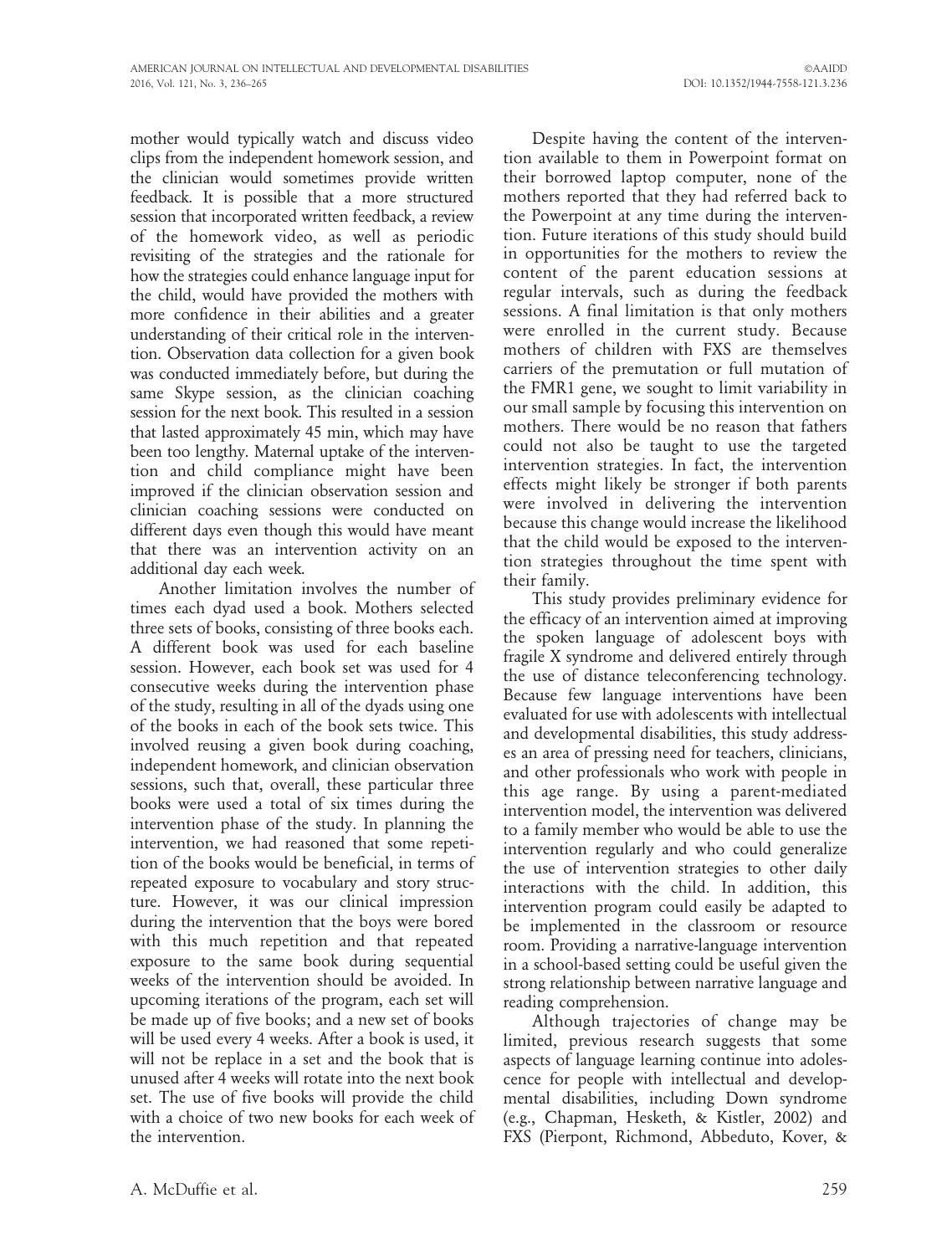Brown, 2011). The current descriptive findings provide the impetus for examining behavioral interventions aimed at improving language growth in adolescents with FXS and other types of neurodevelopmental disorders. Overall, results of this pilot study suggest that a parent-implemented language intervention based on shared storytelling can be an effective way to support spoken language for older school-aged boys with FXS. Mothers reported high levels of satisfaction with their participation in the intervention and with their children's progress. Though our initial results are promising, a randomized group experiment will be needed to confirm the preliminary results reported here.

#### References

- Abbeduto, L., Benson, G., Short, K., & Dolish, J. (1995). Effects of sampling context on the expressive language of children and adolescents with mental retardation. Mental Retardation, 33, 279–288.
- Abbeduto, L., Brady, N., & Kover, S. (2007). Language development and fragile X syndrome: Profiles, syndrome-specificity, and within-syndrome differences. Mental Retardation and Developmental Disabilities Research Reviews, 13, 36–46. http://dx.doi.org/10. 1002/mrdd.20142
- Abbeduto, L., & Hagerman, R. (1997). Language and communication in fragile X syndrome. Mental Retardation and Developmental Disabilities Research Reviews, 3, 313–322. http://dx.doi.org/ 10.1002/(sici)1098-2779(1997)3:4<313::aid $mrdd6 > 3.0$ .co;2-o
- Albanese, O., & Antoniotti, C. (1997). Teacher dialogue style and children's story comprehension. European Journal of Psychology of Education, 12, 249–259. http://dx.doi.org/10. 1007/bf03172874
- Bailey, D., Mesibov, G., Hatton, D., Clark, R., Roberts, J., & Mayhew, L. (1998). Autistic behavior in young boys with fragile X syndrome. Journal of Autism and Developmental Disorders, 28, 499–508. http://dx.doi.org/10. 1023/a:1026048027397
- Bellon-Harn, M., Hoffman, P., & Harn, W. (2004). Use of cloze and contrast word procedures in repeated storybook reading: Targeting multiple domains. Journal of Communication Disorders, 37, 53–75. http://dx.doi. org/10.1016/j.jcomdis.2003.07.001
- Belser, R., & Sudhalter, V. (2001). Conversational characteristics of children with fragile X syndrome: Repetitive speech. American Journal on Mental Retardation, 106, 28–38. http://dx.doi.org/10.1352/0895- 8017(2001)106<0389:ccocwf>2.0.co;2
- Bhakar, A., Dölen, G., & Bear, M. (2012). The pathophysiology of fragile X (and what it teaches us about synapses). Annual Review of Neuroscience, 35, 417–443. http://dx.doi.org/ 10.1146/annurev-neuro-060909-153138
- Bradshaw, M., Hoffman, P., & Norris, J. (1998). Efficacy of expansions and cloze procedures in the development of interpretations by preschool children exhibiting delayed language development. Language, Speech, and Hearing Services in Schools, 29, 85–95. http:// dx.doi.org/10.1044/0161-1461.2902.85
- Brady, N., Warren, S., Fleming, K., Keller, J., & Sterling, A. (2014). Effect of sustained maternal responsivity on later vocabulary development in children with fragile X syndrome. Journal of Speech, Language, and Hearing Research, 57, 212–226. http://dx.doi.org/10. 1044/1092-4388(2013/12-0341)
- Brown, W. (2002). The molecular biology of the fragile X mutation. In R. Hagerman & P. Hagerman (Eds.), Fragile X syndrome: Diagnosis, treatment and research (3<sup>rd</sup> ed., (pp. 110– 135). Baltimore, MD: The Johns Hopkins University Press.
- Bruner, J. (1985). Vygotsky: A historical and cultural perspective. In J. Wertsch (Ed.), Culture, communication and cognition: Vygotskian perspectives. Cambridge, UK: Cambridge University Press.
- Camarata, S. (1995). A rationale for naturalistic speech intelligibility intervention. In M. Fey, J. Windsor, & S. Warren, (Eds.), Language intervention: Preschool through the elementary years (pp. 63-84). Baltimore, MD: Brookes.
- Carrow-Woolfolk, E. (1999). Comprehensive Assessment of Spoken Language (CASL). Circle Pines, MN: American Guidance Service.
- Chapman, R. S., Hesketh, L. J., & Kistler, D. J. (2002). Predicting longitudinal change in language production and comprehension in individuals with Down syndrome: Hierarchical linear modeling. Journal of Speech, Language, and Hearing Research, 45(5), 902–915. http://dx.doi.org/10.1044/1092-4388(2002/ 073)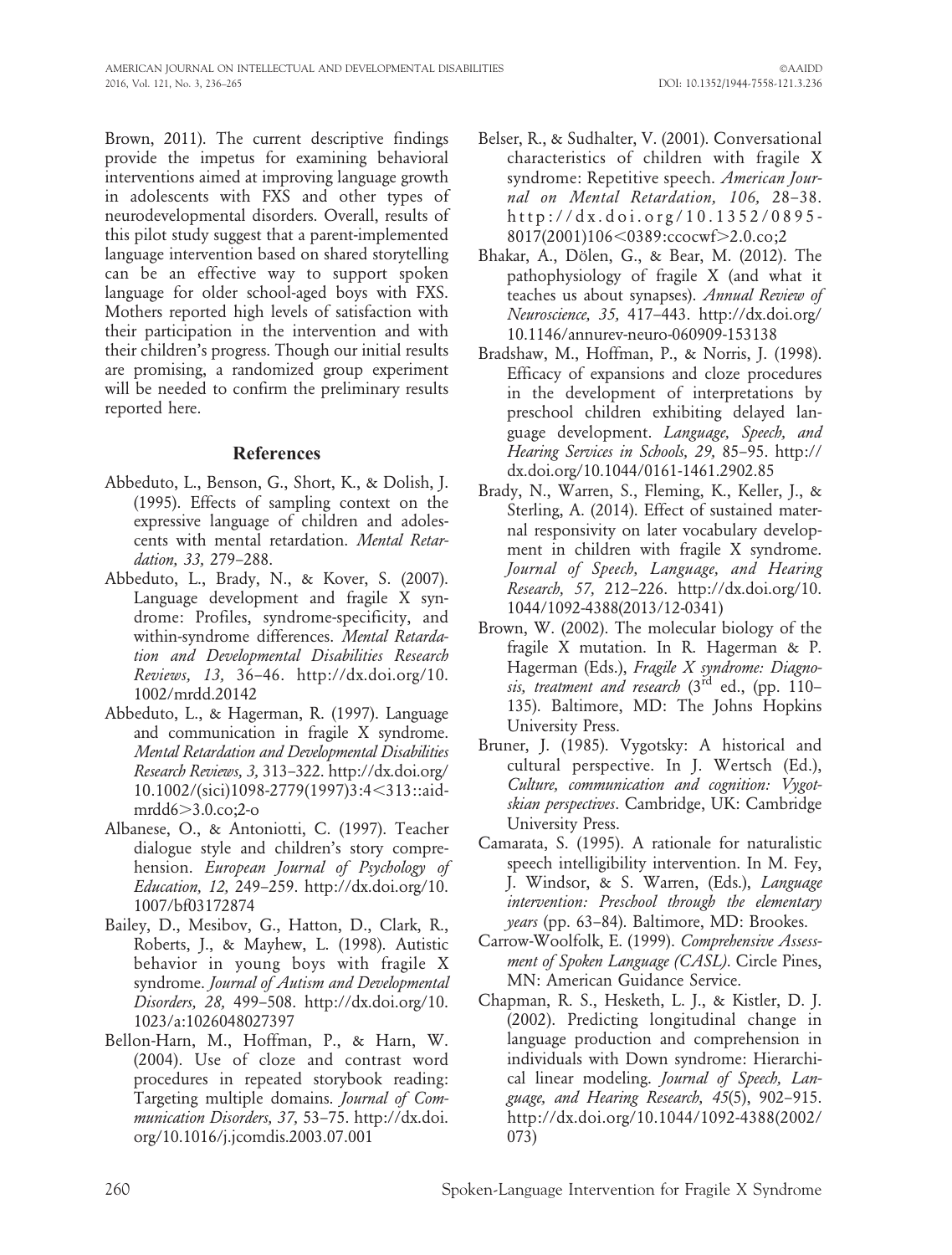- Charlop, M., Schreibman, L., & Thibodeau, M. (1985). Increasing spontaneous verbal responding in autistic children using a time delay procedure. Journal of Applied Behavior Analysis, 18, 155–166. http://dx.doi.org/10. 1901/jaba.1985.18-155
- Cirrin, F., & Gillam, R. (2008). Language intervention practices for school-age children with spoken language disorders: A systematic review. Language, Speech, and Hearing Services in Schools, 39, 110–137. http://dx.doi.org/10. 1044/0161-1461(2008/012)
- Cordeiro, L., Ballinger, E., Hagerman, R., & Hessl, D. (2011). Clinical assessment of DSM-IV anxiety disorders in fragile X syndrome: Prevalence and characterization. Journal of Neurodevelopmental Disorders, 3, 57–67. http://dx.doi.org/10.1007/s11689-010-9067-y
- Dale, P., Crain-Thoreson, C., Notari-Syverson, A., & Cole, K. (1996). Parent-child storybook reading as an intervention technique for young children with language delays. Topics in Early Childhood Special Education, 16, 213–235. http://dx.doi.org/10.1177/ 027112149601600206
- Dickinson, D., Hofer, K., Barnes, E., & Grifenhagen, J. (2014). Examining teachers' language in Head Start classrooms from a Systemic Linguistics Approach. Early Childhood Research Quarterly, 29, 231–244. http://dx.doi.org/10. 1016/j.ecresq.2014.02.006
- Dickinson, D., & Porche, M. (2011). Relation between language experiences in preschool classrooms and children's kindergarten and fourth-grade language and reading abilities. Child Development, 82, 870–886. http://dx.doi. org/10.1111/j.1467-8624.2011.01576.x
- Dunn, L. M., & Dunn, D. M. (2007). Peabody Picture Vocabulary Test, (PPVTTM-4). Minneapolis, MN: NCS Pearson Inc.
- Dunst, C., Williams, A., Trivette, C., Simkus, A., & Hamby, D. (2012). Relationships between inferential book reading strategies and young children's language and literacy competence. Center for Early Literacy Learning, 5, 1–10.
- Eisenberg, S. L., Fersko, T. M., & Lundgren, C. (2001). The use of MLU for identifying language impairment in preschool children: A review. American Journal of Speech Language Pathology, 10(4), 323-342. http://dx.doi.org/ 10.1044/1058-0360(2001/028)
- Estigarribia, B., Martin, G., & Roberts, J. (2012). Cognitive, environmental, and linguistic pre-

dictors of syntax in fragile X syndrome and Down syndrome. Journal of Speech, Language, and Hearing Research, 55, 1600–1612. http:// dx.doi.org/10.1044/1092-4388(2012/10-0153)

- Estigarribia, B., Roberts, J., Sideris, J., & Price, J. (2011). Expressive morphosyntax in boys with fragile X syndrome with and without autism spectrum disorder. International Journal of Language & Communication Disorders, 46, 216–230. http://dx.doi.org/10. 3109/13682822.2010.487885
- Fey, M. (1986). Language intervention with young children. Hillsborough, TX: College-Hill Press.
- Fey, M., Cleave, P., Ravida, A., Long, S., Dejmal, A., & Easton, D. (1994). Effects of grammar facilitation on the phonological performance of children with speech and language impairments. Journal of Speech, Language, and Hearing Research, 37, 594–607. http://dx.doi.org/10. 1044/jshr.3703.59.
- Functional Analysis Screening Tool (FAST). (2005). Adapted by the Florida Center on Self-Injury. Retrieved from https://depts. washington.edu/dbpeds/Screening%20Tools/ FAST.pdf
- Gast, D. L., Lloyd, B.P. & Ledford, J. R. (2014). Multiple baseline and multiple probe designs. In D. L. Gast & J. R. Ledford (Eds.). Single case research methodology: Applications in special education and behavioral sciences (pp. 251– 296). Mahawah, NJ: Routledge.
- Green, L., & Klecan-Aker, J. (2012). Teaching story grammar components to increase oral narrative ability: A group intervention study. Child Language Teaching and Therapy, 28, 263–276. http://dx.doi.org/10.1177/0265659012456029
- Hall, S., Lightbody, A., Hirt, M., Rezvani, A., & Reiss, A. (2010). Autism in FXS: A category mistake? Journal of the American Academy of Child  $\mathfrak{S}$  Adolescent Psychiatry, 49, 921-933. http://dx.doi.org/10.1016/j.jaac.2010.07.001
- Hartley, S., Seltzer, M., Raspa, M., Olmstead, M., Bishop, E., & Bailey Jr, D. (2011). Exploring the adult life of men and women with FXS: Results from a national survey. American Journal of Intellectual and Developmental Disabilities, 116, 16–35. http://dx.doi.org/10.1352/ 1944-7558-116.1.16
- Hauser-Cram, P., Warfield, M., Shonkoff, J., Krauss, M., Sayer, A., Upshur, C., & Hodapp, R. (2001). Children with disabilities: A longitudinal study of child development and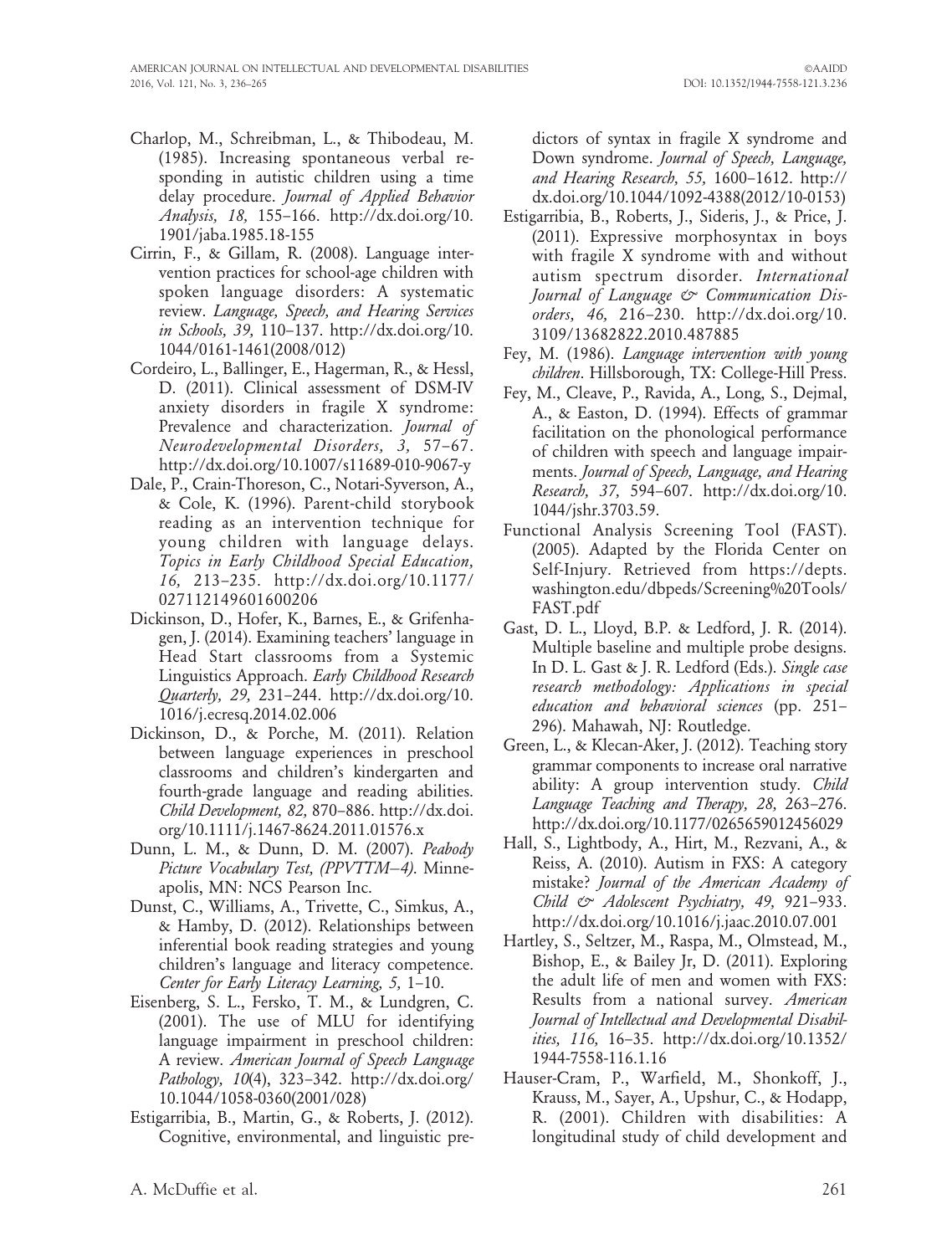parent well-being. Monographs of the Society for Research in Child Development, 78(3), i–126.

- Hessl, D., Nguyen, D., Green, C., Chavez, A., Tassone, F., Hagerman, R. . . . & Hall, S. (2009). A solution to limitations of cognitive testing in children with intellectual disabilities: The case of FXS. Journal of Neurodevelopmental Disorders, 1, 33–45. http://dx.doi.org/ 10.1007/s11689-008-9001-8
- Hogan, T., Bridges, M., Justice, L., & Cain, K. (2011). Increasing higher level language skills to improve reading comprehension. Focus on Exceptional Children, 44, 1–20.
- Hughes, J. N., & Kwok, O. M. (2006). Classroom engagement mediates the effect of teacher– student support on elementary students' peer acceptance: A prospective analysis. Journal of School Psychology, 43(6), 465–480. http://dx/ doi.org/10.1016/j.jsp.2005.10.001
- Justice, L. M., & Pullen, P. C. (2003). Promising interventions for promoting emergent literacy skills: Three evidence-based approaches. Topics in Early Childhood Special Education, 23(3), 99–113. http://dx.doi.org/10.1177/ 02711214030230030101
- Kaderavek, J., & Justice, L. (2002). Shared storybook reading as an intervention context: Practices and potential pitfalls. American Journal of Speech-Language Pathology, 11, 395– 406. http://dx.doi.org/10.1044/1058- 0360(2002/043)
- Kaderavek, J. N., Pentimonti, J. M., & Justice, L. M. (2014). Children with communication impairments: Caregivers' and teachers' shared book-reading quality and children's level of engagement. Child Language Teaching and Therapy, 30(3), 289–302. http://dx.doi.org/ 10.1177/0265659013513812
- Kaiser, A., & Roberts, M. (2013). Parent-implemented enhanced milieu teaching with preschool children who have intellectual disabilities. Journal of Speech, Language, and Hearing Research, 56, 295–309. http://dx.doi. org/10.1044/1092-4388(2012/11-0231)
- Kaufman A. S., & Kaufman N. L. (2004). Kaufman Brief Intelligence Test–Second Edition (KBIT-2). Circle Pines, MN: American Guidance Service.
- Kover, S., McDuffie, A., Abbeduto, L., & Brown, W. (2012). Effects of sampling context on spontaneous e xpressive language in males with fragile X syndrome or Down syndrome. Journal of Speech, Language, and Hearing

Research, 55, 1022–1038. http://dx.doi.org/ 10.1044/1092-4388(2011/11-0075)

- Landry, S. H., Smith, K. E., Swank, P. R., & Guttentag, C. (2008). A responsive parenting intervention: The optimal timing across early childhood for impacting maternal behaviors and child outcomes. Developmental Psychology, 44(5), 1335. http://dx.doi.org/10.1037/ a0013030
- Levy, Y., Gottesman, R., Borochowitz, Z., Frydman, M., & Sagi, M. (2006). Language in boys with fragile X syndrome. Journal of Child Language, 33, 125–144. http://dx.doi.org/10. 1017/s030500090500718x
- Liew, J., Chen, Q., & Hughes, J. N. (2010). Child effortful control, teacher–student relationships, and achievement in academically at-risk children: Additive and interactive effects. Early Childhood Research Quarterly, 25(1), 51– 64. http://dx.doi.org/10.1016/j.ecresq.2009. 07.005
- Lord, C., Rutter, M., DiLavore, P., & Risi, S. (2002). Autism diagnostic observation schedule: ADOS. Los Angeles, CA: Western Psychological Services.
- Martin, G., Losh, M., Estigarribia, B., Sideris, J., & Roberts, J. (2013). Longitudinal profiles of expressive vocabulary, syntax and pragmatic language in boys with FXS or DS. International Journal of Language & Communication Disorders, 48, 432–443. http://dx.doi.org/10.1111/ 1460-6984.12019
- McWilliam, R., Trivette, C., & Dunst, C. (1985). Behavior engagement as a measure of the efficacy of early intervention. Analysis and Intervention in Developmental Disabilities, 5(1), 59–71. http://dx.doi.org/10.1016/s0270- 4684(85)80006-9
- Merenstein, S., Sobesky, W., Taylor, A., Riddle, J., Tran, H., & Hagerman, R. (1996). Molecularclinical correlations in males with an expanded FMR1 mutation. American Journal of Medical Genetics, 64, 388–394. http://dx.doi.org/10. 1002/(sici)1096-8628(19960809)64:2<388::aidajmg31>3.3.co;2-s
- Miles, S, Chapman, R., & Sindberg, H. (2006). Sampling context affects MLU in the language of adolescents with Down syndrome. Journal of Speech, Language, and Hearing Research, 49, 325–337. http://dx.doi.org/10.1044/1092- 4388(2006/026)
- Miller, J., & Iglesias, A. (2008). Systematic Analysis of Language Transcripts (SALT), English &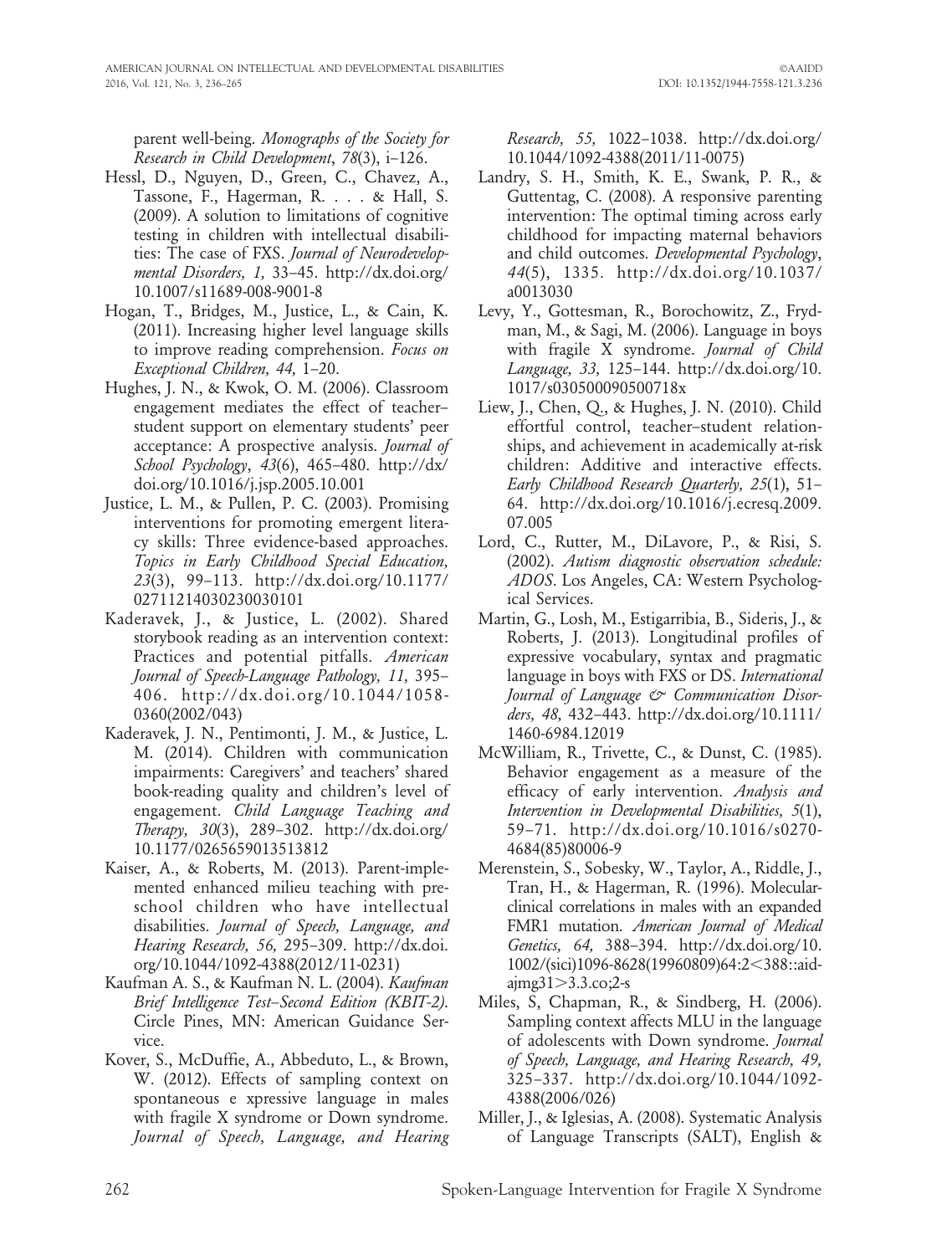Spanish (Version 9) [Computer software]. Madison, WI: University of Wisconsin—Madison, Waisman Center, Language Analysis Laboratory.

- Morgan, P. L., & Meier, C. R. (2008). Dialogic reading's potential to improve children's emergent literacy skills and behavior. Preventing School Failure: Alternative Education for Children and Youth, 52(4), 11–16. http://dx. doi.org/10.3200/psfl.52.4.11-16
- Moss, J., Oliver, C., Arron, K., Burbidge, C., & Berg, K. (2009). The prevalence and phenomenology of repetitive behavior in genetic syndromes. Journal of Autism and Developmental Disorders, 39, 572–588. http://dx.doi.org/ 10.1007/s10803-008-0655-6
- O'Neill, R. E., Albin, R. W., Storey, K., Horner, R. H., & Sprague, J. R. (2014). Functional assessment and program development. Stamford, CT: Cengage Learning.
- Oostra, B., & Willemsen, R. (2009). FMR1: A gene with three faces. Biochimica et Biophysica Acta (BBA)-General Subjects, 1790(6), 467–477. http://dx.doi.org/10.1016/j.bbagen.2009.02. 007
- Paclawskyj, T., Matson, J., Rush, K., Smalls, Y., & Vollmer, T. (2000). Questions about behavioral function (QABF): A behavioral checklist for functional assessment of aberrant behavior. Research in Developmental Disabilities, 21, 223–229. http://dx.doi.org/10.1016/s0891- 4222(00)00036-6
- Pentimonti, J., Zucker, T., Justice, L., Petscher, Y., Piasta, S., & Kaderavek, J. (2012). A standardized tool for assessing the quality of classroom-based shared reading: Systematic assessment of book reading (SABR). Early Childhood Research Quarterly, 27, 512–528. http://dx.doi.org/10.1016/j.ecresq.2011.12. 007
- Petersen, D. (2011). Systematic review of narrativebased language intervention with children who have language impairment. Communication Disorders Quarterly, 32, 207–220. http:// dx.doi.org/10.1177/1525740109353937
- Petersen, D., Gillam, S., Spencer, T., & Gillam, R. (2010). The effects of literate narrative intervention on children with neurologically based language impairments: An early stage study. Journal of Speech, Language, and Hearing Research, 53, 961–981. http://dx.doi.org/10. 1044/1092-4388(2009/09-0001)
- Pierpont, E. I., Richmond, E. K., Abbeduto, L., Kover, S. T., & Brown, W. T. (2011). Contributions of phonological and verbal working memory to language development in adolescents with fragile X syndrome. Journal of Neurodevelopmental Disorders, 3(4), 335–347. http://dx.doi.org/10.1007/s11689-011-9095-2
- Pratt, M., Kerig, P., Cowan, P., & Cowan, C. (1988). Mothers and fathers teaching 3-yearolds: Authoritative parenting and adult scaffolding of young children's learning. Developmental Psychology, 24, 832. http://dx.doi.org/ 10.1037/0012-1649.24.6.832
- Price, J., Roberts, J., Hennon, E., Berni, M., Anderson, K., & Sideris, J. (2008). Syntactic complexity during conversation of boys with fragile X syndrome and Down syndrome. Journal of Speech, Language, and Hearing Research, 51, 3–15. http://dx.doi.org/10. 1044/1092-4388(2008/001)
- Price, J., Roberts, J., Vandergrift, N., & Martin, G. (2007). Language comprehension in boys with fragile X syndrome and boys with Down syndrome. Journal of Intellectual Disability Research, 51, 318–326. http://dx.doi.org/10. 1111/j.1365-2788.2006.00881.x
- Roberts, J., Mirrett, P., & Burchinal, M. (2001). Receptive and expressive communication development of young males with fragile X syndrome. American Journal on Mental Retardation, 106, 216-230. http://dx.doi.org/10. 1352/0895-8017(2001)106<0216:raecdo>2.  $0.co;2$
- Roberts, J. E., Mirrett, P., Anderson, K., Burchinal, M., & Neebe, E. (2002). Early communication, symbolic behavior, and social profiles of young males with fragile X syndrome. American Journal of Speech-Language Pathology, 11(3), 295–304. http://dx.doi:10.1044/1058- 0360(2002/034)
- Roid, G., & Miller, L. (1997). Leiter International Performance Scale-Revised (Leiter-R). Wood Dale, IL: Stoelting.
- Sameroff, A., & Fiese, B. (2000). Transactional regulation: The developmental ecology of early intervention. Handbook of Early Childhood Intervention, 2, 135–159. http://dx.doi. org/10.1017/cbo9780511529320.009
- Scarborough, H. S., Rescorla, L., Tager-Flusberg, H., Fowler, A. E., & Sudhalter, V. (1991). The relation of utterance length to grammatical complexity in normal and language-disor-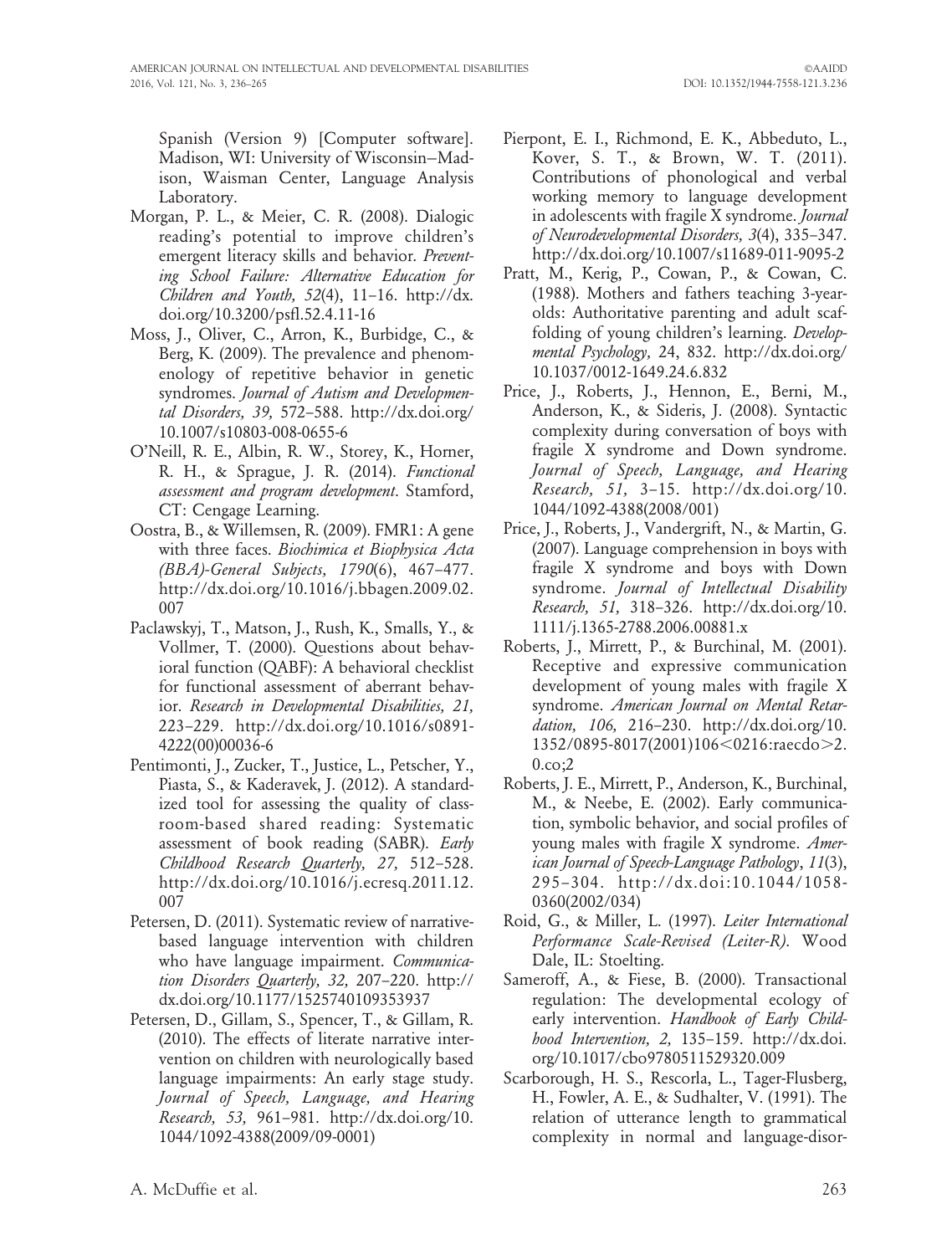dered groups. Applied Psycholinguistics, 12(01), 23–46. http://dx.doi.org/10.1017/ s014271640000936x

- Scerif, G., Longhi, E., Cole, V., Karmiloff-Smith, A., & Cornish, K. (2012). Attention across modalities as a longitudinal predictor of early outcomes: The case of fragile X syndrome. Journal of Child Psychology and Psychiatry, 53, 641–650. http://dx.doi.org/10.1111/j.1469- 7610.2011.02515.x
- Schwartz, R., Chapman, K., Terrell, B., Prelock, P., & Rowan, L. (1985). Facilitating word combination in language-impaired children through discourse structure. Journal of Speech and Hearing Disorders, 50, 31-39. http://dx.doi. org/10.1044/jshd.5001.31
- Snow, C., Perlman, R., & Nathan, D. (1987). Why routines are different: Toward a multiplefactor model of the relationship between input and language acquisition. In K. Nelson & A. van Kleeck (Eds.), Children's language, (Vol. 6, pp. 65–97). Hillsdale, NJ: Lawrence Erlbaum.
- Sugai, G., Horner, R., & Sprague, J. (1999). Functional-assessment-based behavior support planning: Research to practice to research. Behavioral Disorders, 253–257.
- Sutherland, K. S., & Wehby, J. H. (2001). Exploring the relationship between increased opportunities to respond to academic requests and the academic and behavioral outcomes of students with EBD. A review. Remedial and Special Education, 22(2), 113–121. http://dx. doi.org/10.1177/074193250102200205
- Swanson, L., Fey, M., Mills, C., & Hood, L. (2005). Use of narrative-based language intervention with children who have specific language impairment. American Journal of Speech-Language Pathology, 14, 131–141. http://dx.doi.org/10.1044/1058-0360(2005/ 014)
- Symons, F., Clark, R., Hatton, D., Skinner, M., & Bailey, D. (2003). Self-injurious behavior in young boys with Fragile X syndrome. American Journal of Medical Genetics Part A, 118, 115–121. http://dx.doi.org/10.1002/ajmg.a. 10078
- Tyler, A., & Sandoval, K. (1994). Preschoolers with phonological and language disorders Treating different linguistic domains. Language, Speech, and Hearing Services in Schools, 25(4), 215–234.

http://dx.doi.org/10.1044/0161-1461.2504. 215

- van Kleeck, A., Vander Woude, J., & Hammett, L. (2006). Fostering literal and inferential language skills in Head Start preschoolers with language impairment using scripted booksharing discussions. American Journal of Speech-Language Pathology, 15, 85–95. http:// dx.doi.org/10.1044/1058-0360(2006/009)
- Warren, S., Brady, N., Sterling, A., Fleming, K., & Marquis, J. (2010). Maternal responsivity predicts language development in young children with fragile X syndrome. American Journal on Intellectual and Developmental Disabilities, 115, 54–75. http://dx.doi.org/10. 1352/1944-7558-115.1.54
- Warren, S., & Yoder, P. (1997). Emerging model of communication and language intervention. Mental Retardation and Developmental Disabilities Research Reviews, 3, 358–362. http://dx.doi.org/10.1002/(sici)1098- 2779(1997)3:4<358::aid-mrdd11>3.0.co;2-u
- Whitehurst, G., Arnold, D., Epstein, J., Angell, A., Smith, M., & Fischel, J. (1994). A picture book reading intervention in day care and home for children from low-income families. Developmental Psychology, 30, 679. http://dx. doi.org/10.1037//0012-1649.30.5.679
- Whitehurst, G. J., & Lonigan, C. J. (1998). Child development and emergent literacy. Child Development, 69(3), 848–872. http://dx.doi. org/10.1111/j.1467-8624.1998.tb06247.x
- Williams, K. (2007). Expressive Vocabulary Test, Second Edition (EVT-2). Bloomington, MN: NCS Pearson, Inc.
- Williford, A. P., Maier, M. F., Downer, J. T., Pianta, R. C., & Howes, C. (2013). Understanding how children's engagement and teachers' interactions combine to predict school readiness. Journal of Applied Developmental Psychology, 34, 299–309. http://dx.doi. org/10.1016/j.appdev.2013.05.002
- Yoder, P., Davies, B., Bishop, K., & Munson, L. (1994). Effect of adult continuing wh-questions on conversational participation in children with developmental disabilities. Journal of Speech, Language, and Hearing Research, 37, 193–204. http://dx.doi.org/10.1044/jshr. 3701.193
- Yoder, P., Spruytenburg, H., Edwards, A. & Davies, B. (1995). Effect of verbal routine contexts and expansions on gains in the mean